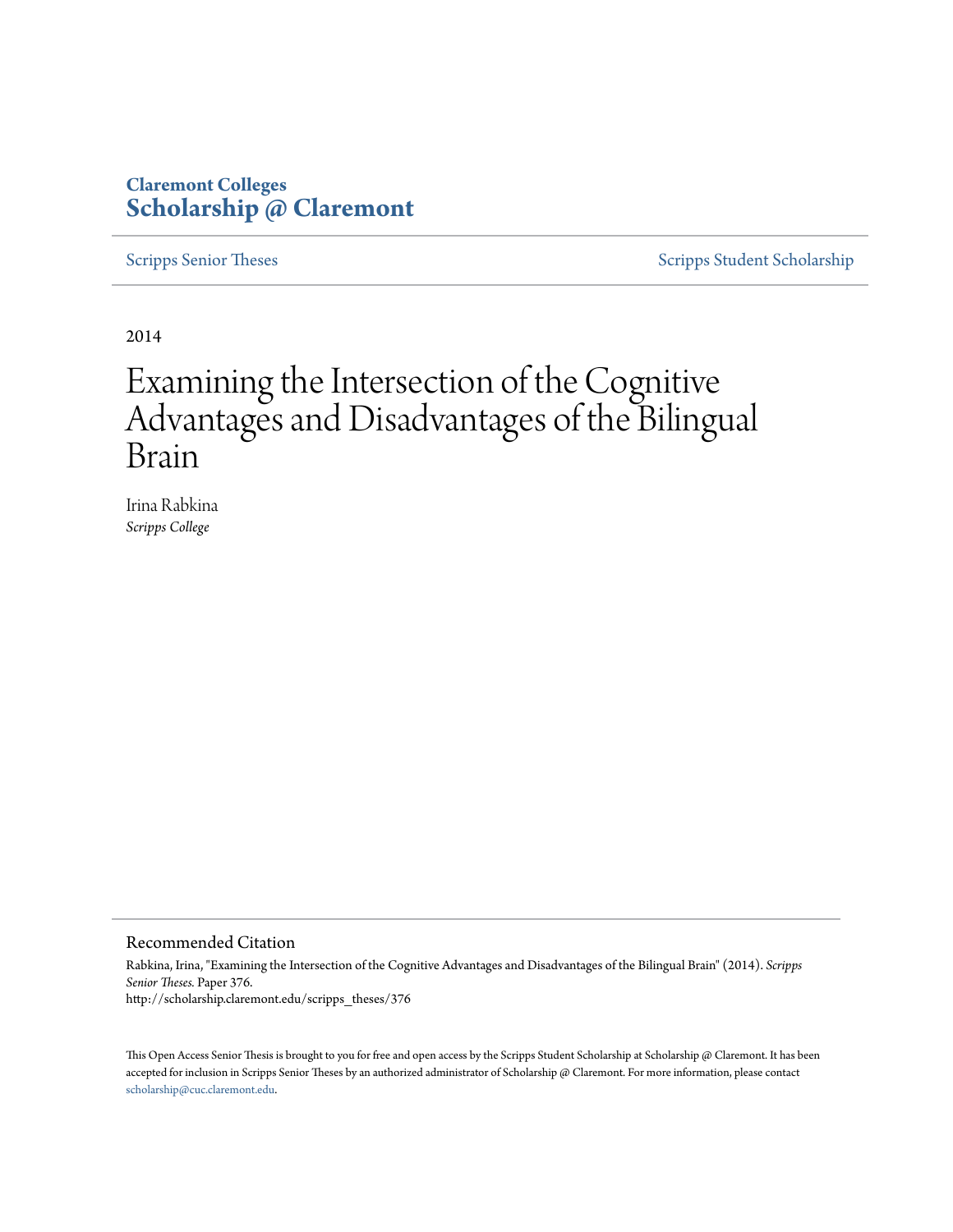# Running head: EXAMINING THE INTERSECTION

Examining the Intersection of the Cognitive Advantages and

Disadvantages of the Bilingual Brain

A Thesis Presented

by

Irina Rabkina

To the Keck Science Department

Of Claremont McKenna, Pitzer, and Scripps Colleges

In partial fulfillment of

The degree of Bachelor of Arts

Senior Thesis in Neuroscience

April 21, 2014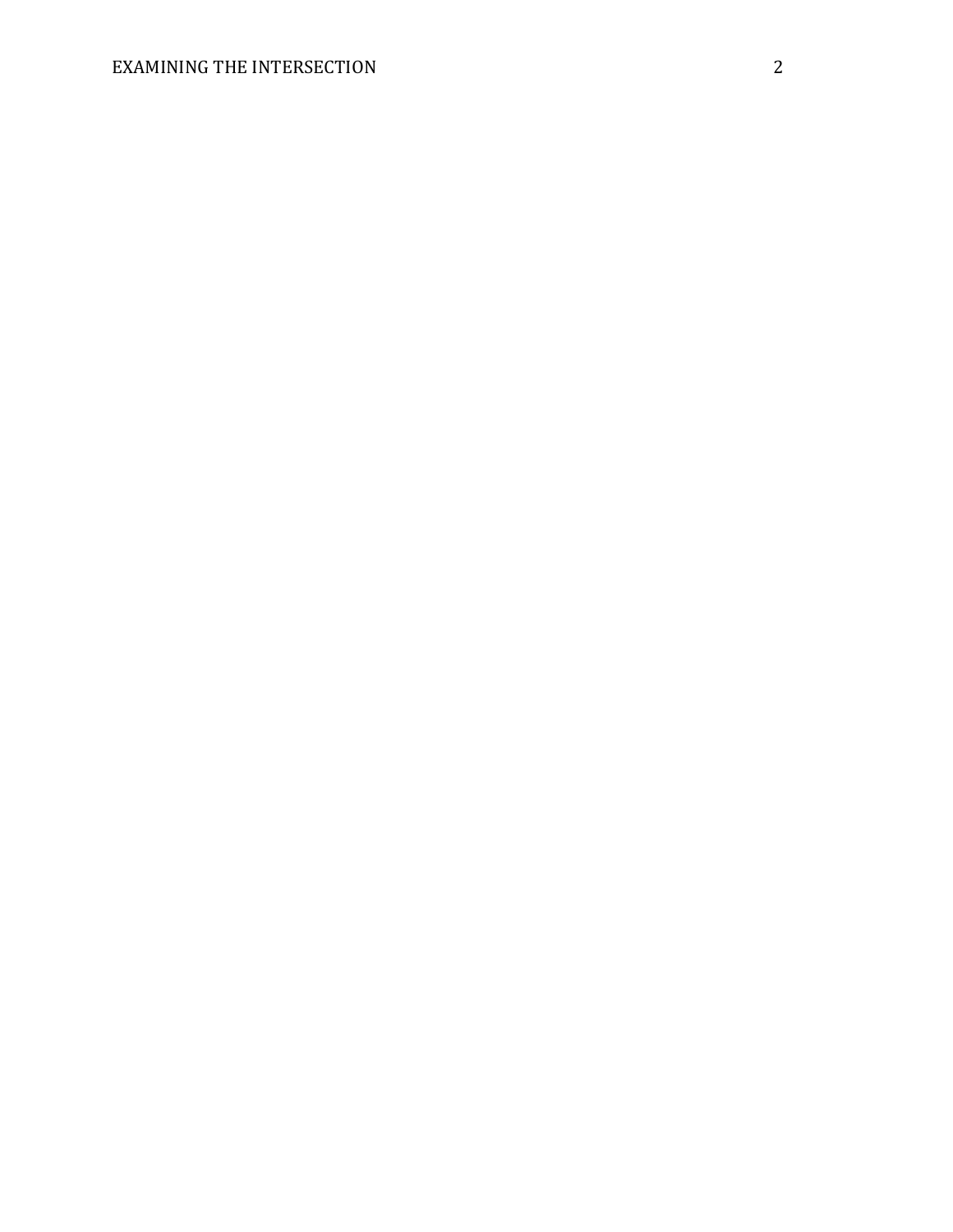| 1.              | Table of Contents                                            |  |  |  |  |
|-----------------|--------------------------------------------------------------|--|--|--|--|
| 2.              |                                                              |  |  |  |  |
| 3.              |                                                              |  |  |  |  |
|                 | a.                                                           |  |  |  |  |
|                 |                                                              |  |  |  |  |
|                 |                                                              |  |  |  |  |
|                 | d. Intersection of Bilingual Advantages and Disadvantages 16 |  |  |  |  |
|                 |                                                              |  |  |  |  |
| 5.              |                                                              |  |  |  |  |
| 6.              |                                                              |  |  |  |  |
|                 | a.                                                           |  |  |  |  |
|                 |                                                              |  |  |  |  |
|                 |                                                              |  |  |  |  |
|                 | <sub>d</sub>                                                 |  |  |  |  |
| $7\overline{ }$ |                                                              |  |  |  |  |
| 8.              |                                                              |  |  |  |  |
|                 | a.                                                           |  |  |  |  |
|                 |                                                              |  |  |  |  |
|                 |                                                              |  |  |  |  |
| 9.              |                                                              |  |  |  |  |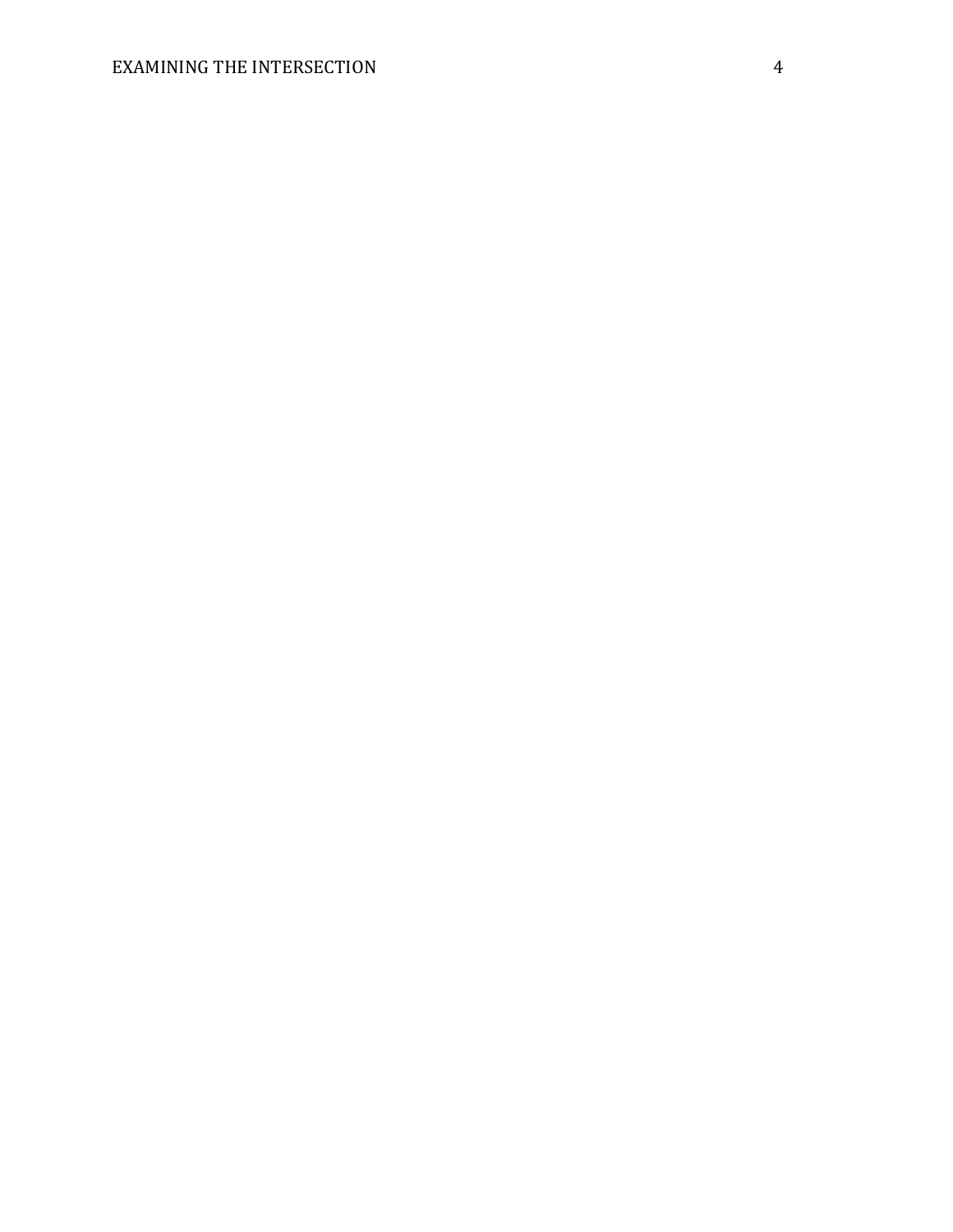#### Abstract

Two conflicting findings characterize cognitive processing accompanying bilingualism. The "bilingual advantage" refers to improved cognitive performance for bilingual compared to monolingual participants. Most bilingual advantages fall under the umbrella of cognitive control mechanisms, most frequently demonstrated using the Stroop task and the Simon task (e.g., Bialystok, 2008; Coderre, Van Heuven, & Conklin, 2013). The "bilingual disadvantage," on the other hand, refers to bilinguals' diminished performance on tasks that require word retrieval or switching between languages. This study examined the intersection of the bilingual advantage and the bilingual disadvantage to investigate whether they stem from a single cognitive control process. The bilingual advantage was measured as speech onset time differences between monolingual and bilingual participants in the Stroop task after being primed in the same language (i.e., English prime and English Stroop for monolinguals, and either English prime and English Stroop or Spanish prime and Spanish Stroop for bilinguals). The bilingual disadvantage was measured as differences in bilingual participants' speech onset times between the same-language conditions described above and cross-language conditions (i.e., either English prime and Spanish Stroop or Spanish prime and English Stroop). Monolinguals performed better than bilinguals did on the same-language Stroop  $[F(3,1) = 83.5, p < 0.001, MSE = 15415]$ , so a bilingual advantage was not demonstrated. However, bilinguals did perform better in same-language blocks than cross-language blocks  $[F(7,3) = 24.6, p \le 0.001, MSE = 22648]$ . This suggests that the current protocol successfully elicits the bilingual disadvantage. Further research is needed to evaluate whether the same cognitive control processes are responsible for the two effects. Possible extensions of this work include observing a larger number of participants to rule out betweensubjects effects and using a button press rather than spoken response during the Stroop task.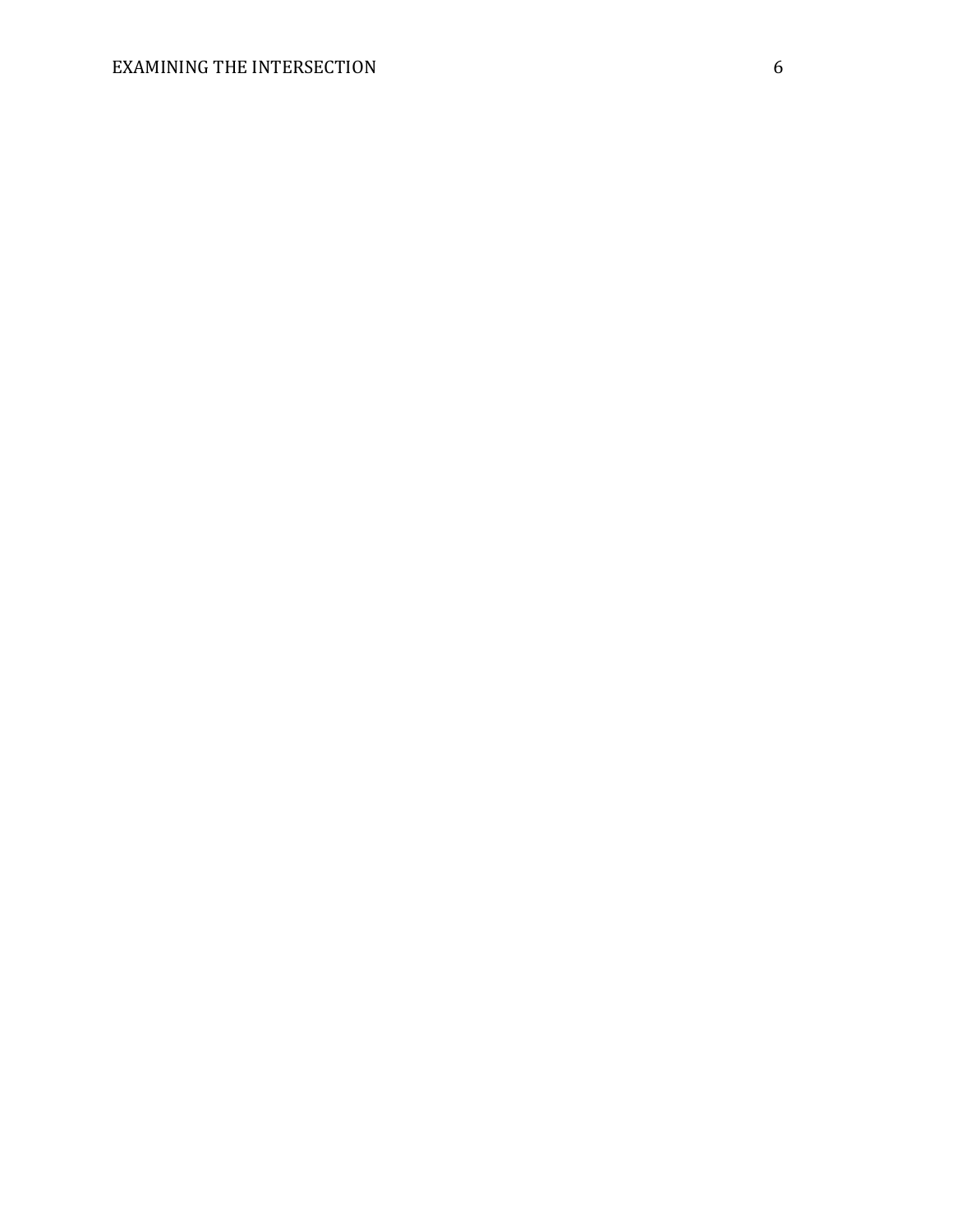#### Introduction

Over the past few decades, there has been an increase in research into bilingualism the ability to speak, read, and comprehend more than one language. The differences in cognitive function that have been observed between bilingual and monolingual individuals have given insight into not only those processes directly related to language use, but also to those involved more broadly in cognition: e.g. memory, cognitive control, and attention, among others. Most of these differences have been categorized under "bilingual advantage" or "bilingual disadvantage"—positive and negative effects associated with knowing multiple languages. Although one could use the terms "monolingual disadvantage" and "monolingual advantage" to describe the same phenomena, the bilingual perspective is used throughout the literature and so is used in this thesis.

Because it is clear that both the bilingual advantage and the bilingual disadvantage occur as a result of knowing multiple languages, there is no denying that the two are related; however, the intersection of their cognitive pathways has not been widely studied. This thesis looks at the bilingual advantage within the context of the bilingual disadvantage in order to answer the question of whether the two result from the same cognitive effects of bilingualism. This is achieved through a novel experimental paradigm that combines the Stroop task, a task that has been canonically used to demonstrate increased cognitive control in bilinguals over monolinguals, with conditions in which bilingual participants are primed to one language and asked to complete a task in another. This forces the bilinguals to overcome global inhibition, one example of the bilingual disadvantage.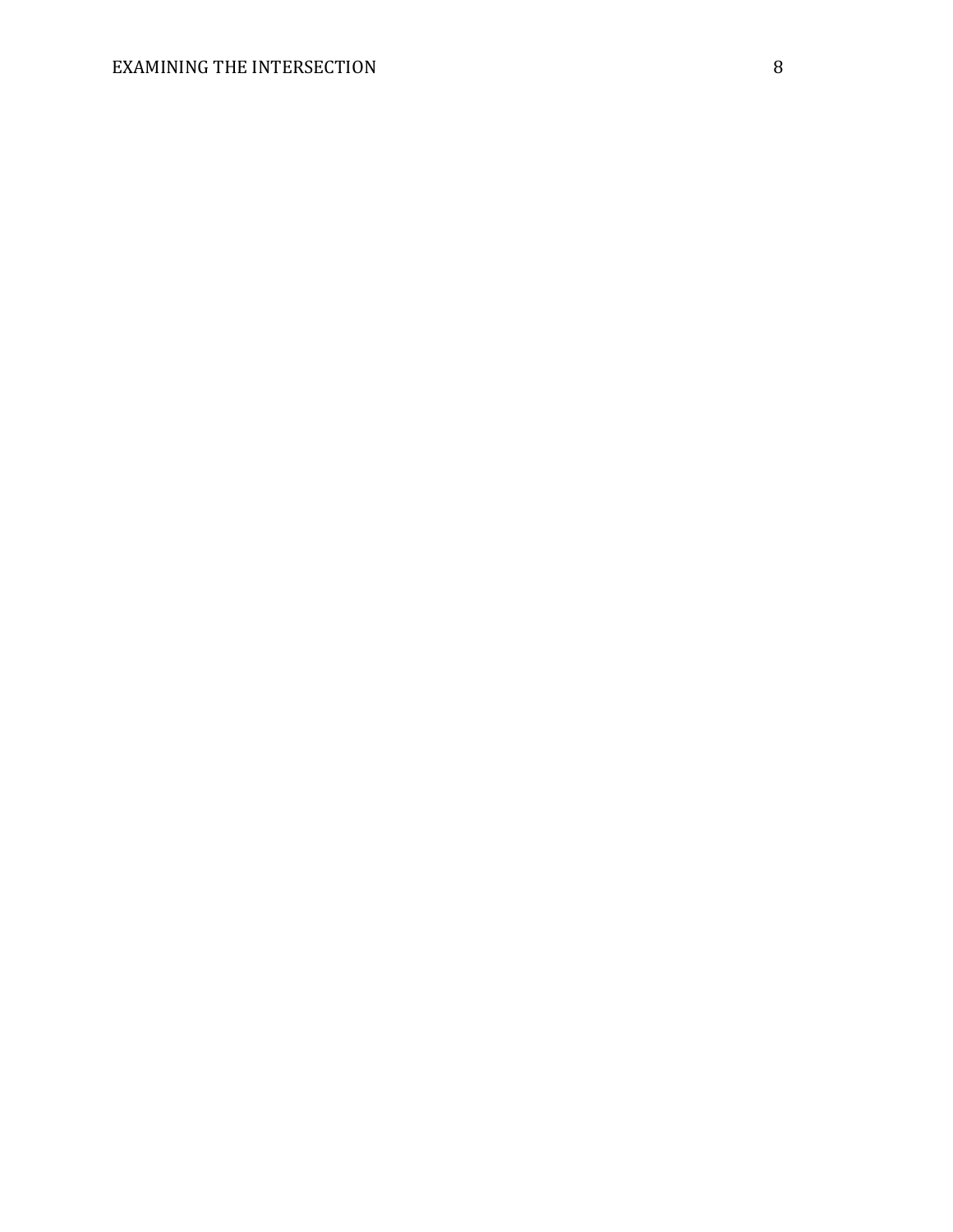#### Historical Background

## *Bilingual vs. Monolingual Brain*

In a recent review of methods in bilingualism research, Kroll and Bialystok state as given that "bilingualism alters the structure and function of the mind" (2013). The study of the cognitive advantages and disadvantages found in bilingual individuals, they argue, should be informed by this fact—it is not just that bilingual brains are different from monolingual brains; they are changed as a result of holding and using information about multiple languages. These changes occur at both the physiological and cognitive levels.

The most compelling evidence for physiological changes due to bilingualism comes from diffusion tensor imaging (DTI) studies, which allow researchers to view the structural organization of the brain; namely of white matter tracts. For example, in a study comparing adult monolingual English speakers with adult bilingual English-Spanish speakers Kuhl and colleagues found that the monolinguals had higher fractional anisotropy (a measure of directionality of diffusion believed to reflect levels of myelination and axon density in white matter) in the right posterior limb of the internal capsule, the right sagittal stratum, and the right thalamus than did bilinguals (2013). They also found increased radial diffusivity in the cerebellum, inferior frontal occipital fasciculus, and superior longitudinal fasciculus of the bilinguals. These differences in diffusivity, the authors argue, could be responsible for the flexibility often associated with the bilingual brain (see "Bilingual Advantage" and "Bilingual Disadvantage" sections below).

Importantly, white matter tract differences have been found not only between bilingual and monolingual adults, but also between bilingual and monolingual children suggesting that these changes are a direct result of bilingualism rather than of learning that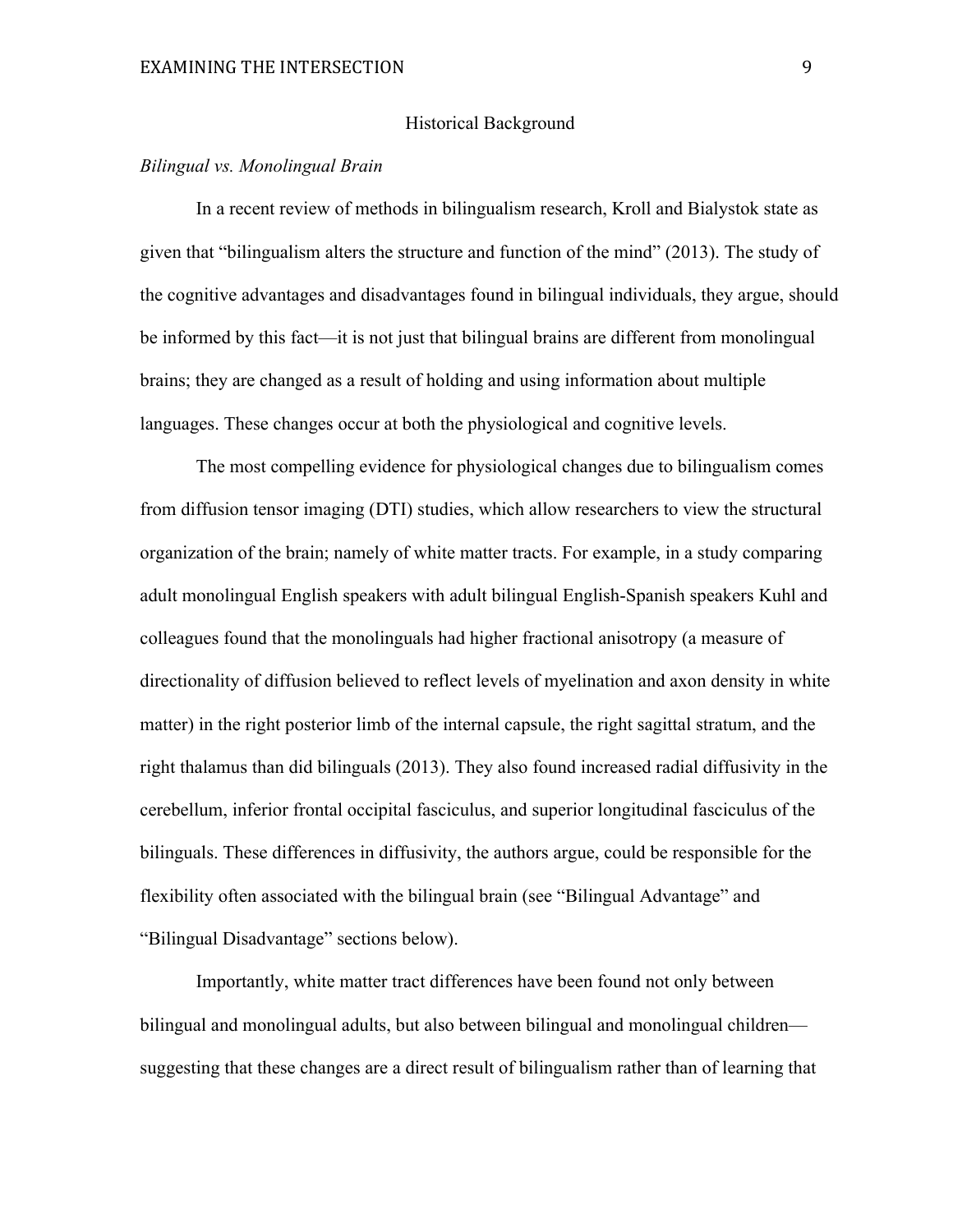occurs later in life. Mohades and colleagues compared the left arcuate fasciculus/superior longitudinal fasciculus (lAF/lSLF), the left inferior occipitofrontal fasciculus (lIFOF), the bundle projecting from the corpus callosum to the orbital lobe (AC-OL), and the fibers that associate the premotor and motor cortices of the corpus callosum (AMB-PMC) in monolingual, simultaneous bilingual (those who were exposed to L1 and L2 at the same time), and sequential (those who learned L1 before being exposed to L2) bilingual children (2012). All of these areas are associated with various aspects of language use. Mohades et al. found that, while the fractional anisotropy of the three groups did not differ in the lAF/lSLF or the AMB-PMC tracts, the simultaneous bilinguals had higher fractional anisotropy in the lIFOF and lower fractional anisotropy in the AC-OL than did the monolinguals. Interestingly, the fractional anisotropy for these areas in sequential bilinguals fell in between those of the monolinguals and simultaneous bilinguals, although the difference did not reach significance. Since the bilingual groups were not matched for proficiency—the cut-off for language proficiency in any language on the Bilingual Aphasia Test was 50%—it is impossible to say what caused the white matter tracts of sequential bilinguals to differ from those of the simultaneous bilinguals.

It has also been shown that bilinguals recruit different brain regions when accessing their different languages. In a 2011 study, Garbin and colleagues used functional magnetic resonance imaging (fMRI) to look into the neural substrates of language control in speech production in early high-proficiency bilingual adults. A language switching paradigm was used: participants were asked to name images; a cue to respond in the first language (L1) or second language (L2) preceded each image. Data analysis focused on trials in which participants had to switch between languages. Garbin et al. found that, when switching from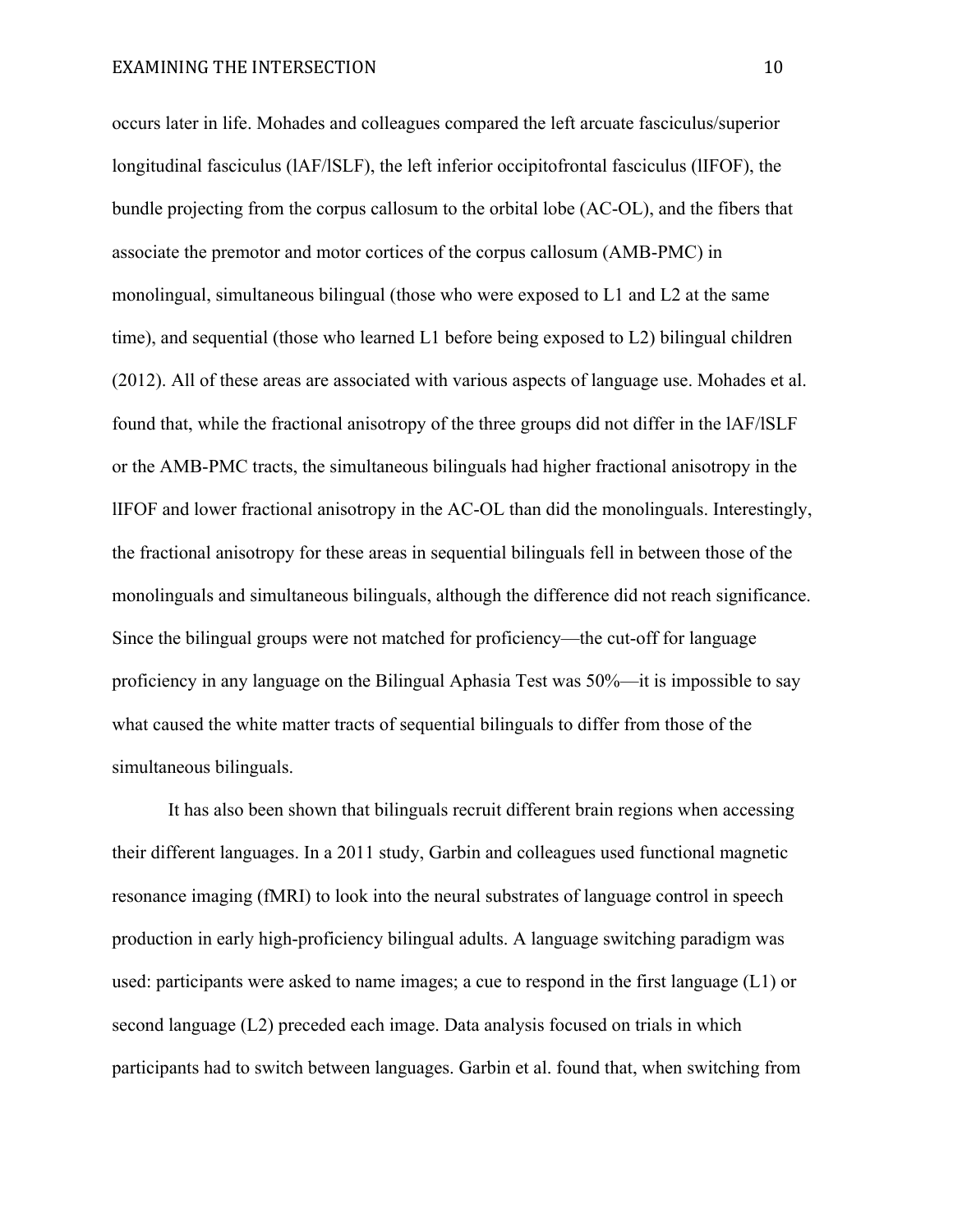L1 to L2, participants recruited the left caudate significantly more in switch trials than nonswitch trials. However, when making the switch from L2 to L1, the supplementary motor area (SMA) and pre-SMA/anterior cingular cortex (ACC) cluster were recruited significantly more. The authors posit that the left caudate plays a role in language selection, whereas the SMA plays a role in inhibition. Neither of these processes is necessary during language production in the monolingual brain.

Differences in neural substrate recruitment for different languages within the same participants suggest that the differences in structure and function between bilingual and monolingual brains may be caused directly by the use of multiple languages. After all, if different neural pathways are recruited in order to use different languages, there is no way that organization in a brain that uses multiple languages can be the same as organization in a brain that uses only one. These organizational changes, in turn, lead directly to changes in function.

#### *Bilingual Advantage*

Because language use is not an isolated phenomenon in terms of cognition, it is unsurprising that the differences between monolingual and bilingual brains described above lead to differences in cognitive function—differences that have been well documented over the last few decades. Some of these differences, those that are considered a positive effect of bilingualism, have been labeled "the bilingual advantage." While it would be difficult to quantify the distinct advantages associated with bilingualism, the majority of research has focused on functions associated with executive control, especially with regard to inhibition.

Indeed, bilinguals consistently outperform monolinguals on tasks that require inhibition of a more automatic process over a less automatic one. The tasks used most often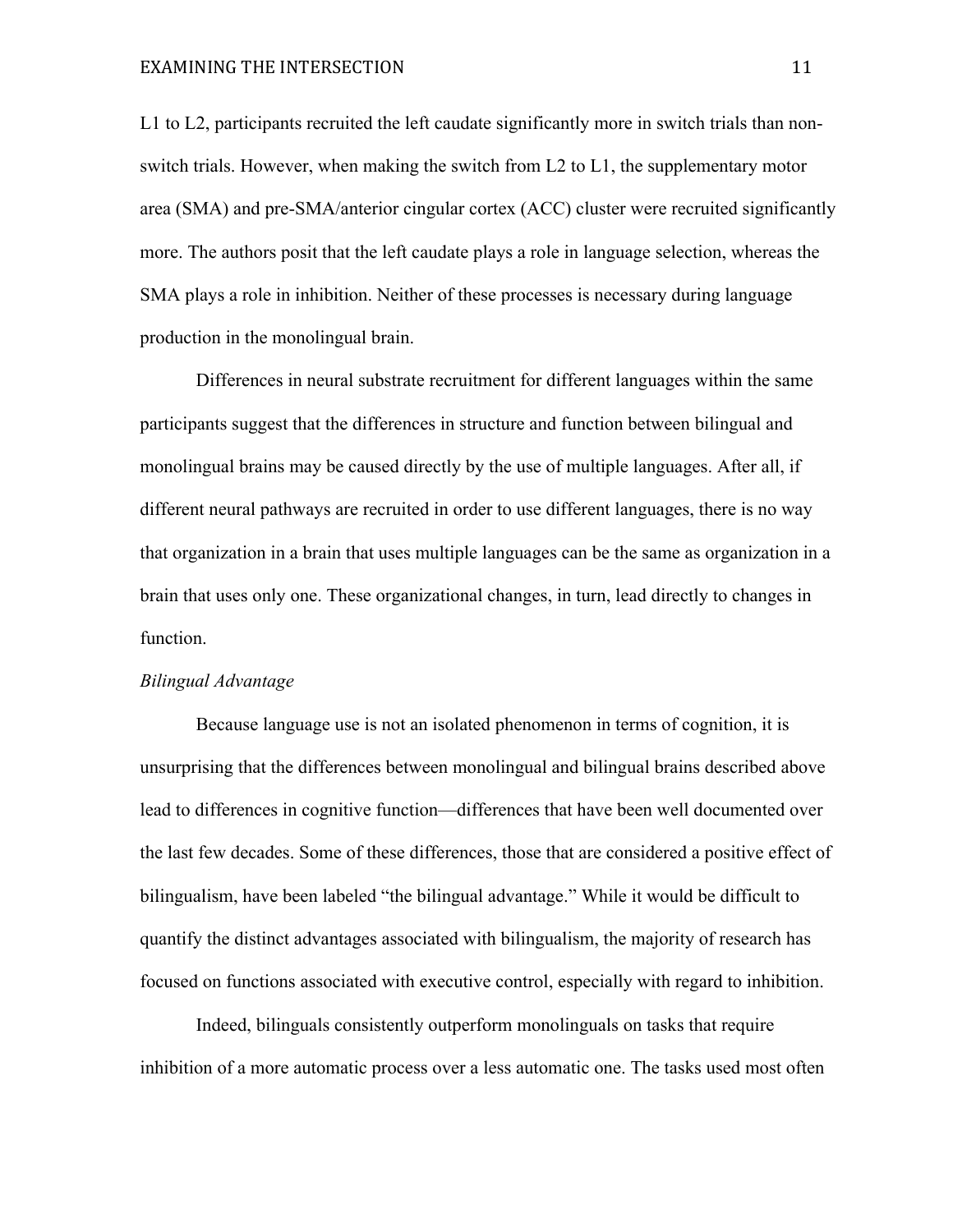to test this are the Simon task (e.g. Bialystok, 2008) and the Stroop task (Stroop, 1935). In the Simon Task, participants are asked to press a button in response to the color of a stimulus. Generally, response buttons are placed on opposite sides of the body; that is, the correct response to a blue stimulus might be a button press with the right hand, while the correct response to a red stimulus might be a button press with the left hand. Stimuli are then presented randomly with regard not only to color, but also location on the screen. Response times and error rates on trials for which the stimulus appears on the same side as its response button (matched) are compared to those trials for which the stimulus appears on the opposite side from its response button (unmatched). Because people associate sides of their body with corresponding directionality (i.e. left to left, right to right), but not to any particular color, the unmatched condition requires inhibition of that association. The bilingual advantage in the Simon task manifests as a smaller response time difference between the matched and unmatched conditions, as well as faster overall response times.

Participants must also respond to the color of a stimulus in the Stroop task. In this task, however, the inhibited process is reading. A stimulus consists of a color name written in ink the color of which may or may not match the word; participants are instructed to name the ink. Response times and error rates on trials where the word and ink match (congruent) are compared to those where the word and ink do not match (incongruent), since inhibition of reading is only required on incongruent trials. Differences in response times between congruent and incongruent conditions are referred to as the Stroop effect. The Stroop task has been used as a test of many aspects of executive control, with the size of the Stroop effect viewed as a proxy for executive control ability.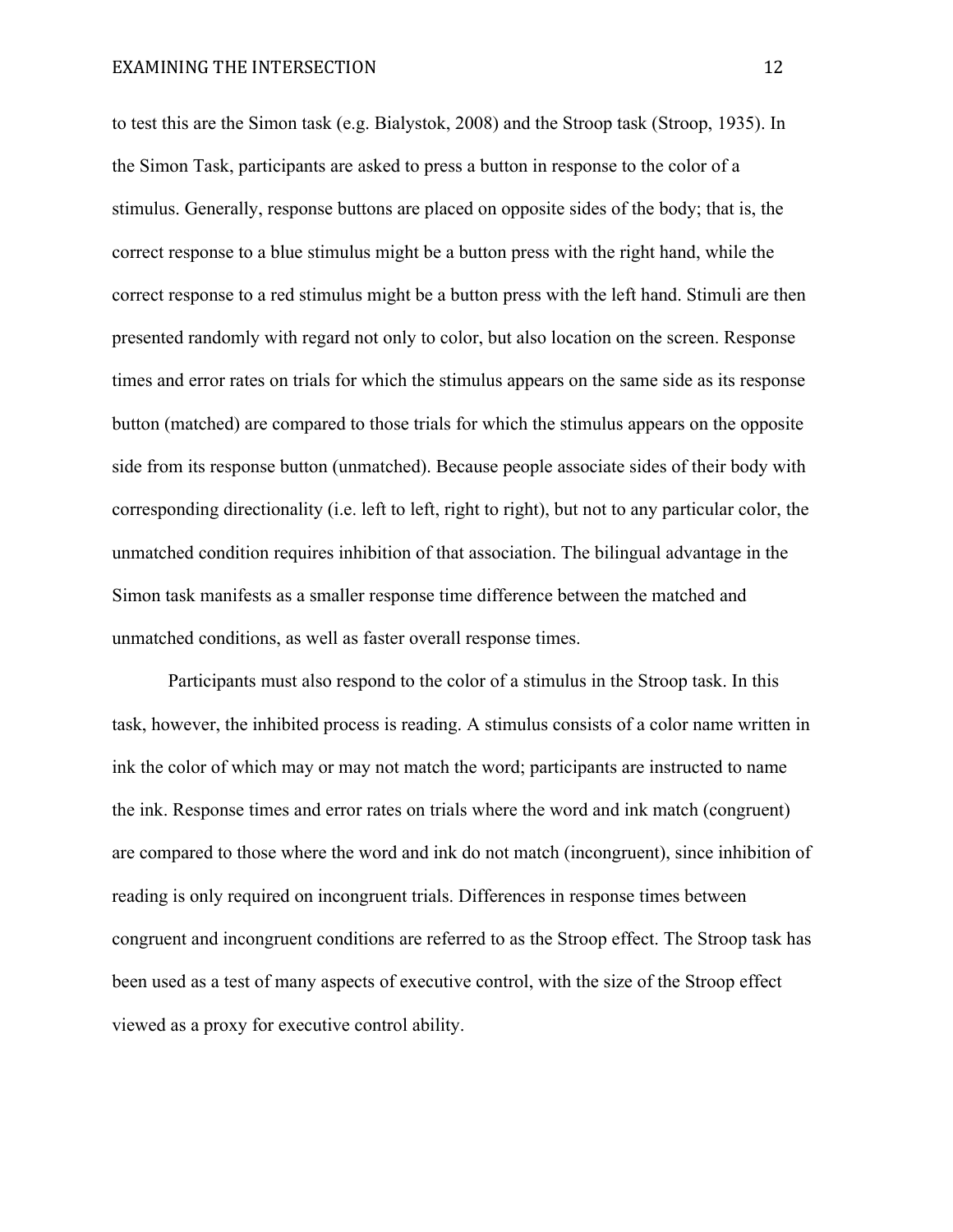With regard to bilingualism in particular, many studies have shown that bilinguals outperform matched monolinguals on the regular Stroop task, having both a smaller Stroop effect and faster overall reaction times (see MacLeod, 1991 for a review). In fact, the bilingual advantage in the Stroop task is not questioned in the literature. Although Kroll and Bialystok argue that using this task as a measure of differences in inhibitive processes is an oversimplification of the underlying mechanisms (2013), the Stroop task has been repeatedly adapted in order to test processes specific to bilinguals, particularly those involved in inhibition. The paradigm used in the present study involves one such adaptation of the Stroop task.

As early as 1969, Preston and Lambert used a bilingual version of the Stroop task to show that bilinguals experience both intralingual and interlingual interference. In the intralingual condition, participants were asked to name colors in the same language as the stimuli were presented; in the interlingual condition, they were asked to name colors in the other language. Within each condition, reaction time differences between congruent and incongruent stimuli were used as a measure of interference. Preston and Lambert found that, while interference was present in both conditions, it was significantly higher in the intralingual conditions. This was some of the first evidence to support the "dual activation hypothesis"—that both languages are constantly active in the bilingual brain, and that the bilingual must suppress one language in order to produce the other (see Kroll, Bobb, Misra, & Guo, 2008 for a review).

Since 1969, many studies have offered support for the dual activation hypothesis. For example, a 2003 study by Marian and Spivey showed that lexical distractors from the nontarget language interfered with bilinguals' reaction times even in a monolingual environment.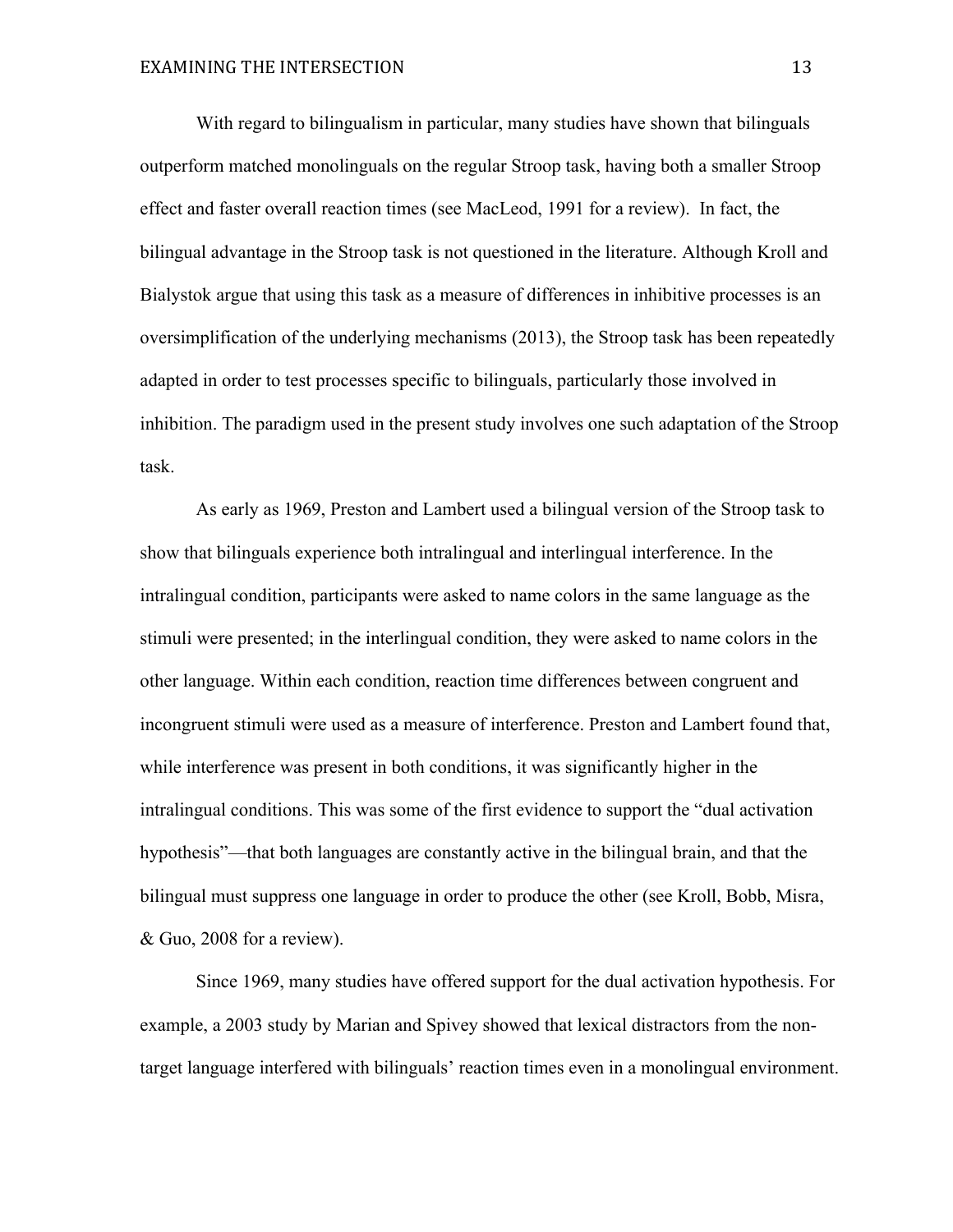The sum of these and similar findings suggest that the mechanism behind the bilingual advantage comes from the dual activation of languages—since bilinguals are constantly inhibiting one language in order to use, produce, and comprehend the other, they have much more practice with inhibition than do monolinguals (see Bialystok & Craik, 2010 for a review). Thus, improved performance by bilinguals on tasks that require executive control are essentially the result of practice.

#### *Bilingual Disadvantage*

The dual activation hypothesis can also be used to explain some aspects of the bilingual disadvantage—those differences between bilingual and monolingual brains that are considered to be negative effects of bilingualism. The bilingual disadvantage is best documented as decreased efficiency in word retrieval and difficulty when language switching is necessary.

With regard to word retrieval, competition between words in the two languages can account for reaction time lags in experiments where participants are asked to generate the name of an object (see Bialystok & Craik, 2010 for a review). The Marian and Spivey study discussed above showed that lexical concepts from multiple languages are activated during comprehension (2003). It is not a leap to assume that the same is true during production words are activated in both languages, and the time necessary to inhibit the incorrect word accounts for the production lag. In fact, when Hoshino and Thierry asked participants immersed in an L2 environment to name pictures in L2 while in the presence of semantic distractors, L1 phonological distractors, L2 phonological distractors, or unrelated distractors, reaction times were significantly faster when the distractors were unrelated to the target, as compared to the other three conditions (2011). The distractors increased competition, making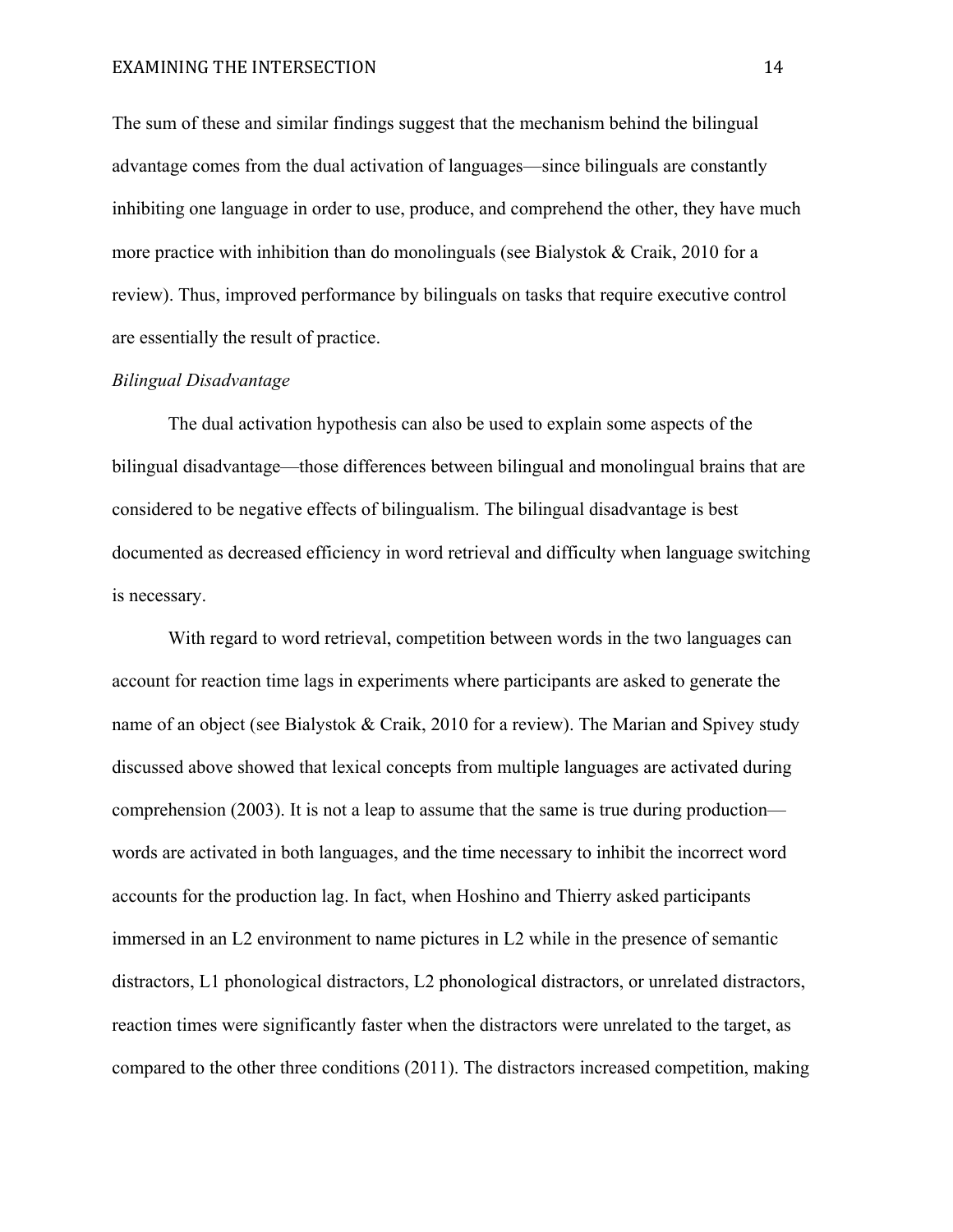participants have to work harder to inhibit incorrect responses. This conclusion was corroborated by electrophysiological data—N2 and early N3 amplitudes were significantly higher for unrelated distractors than other distractor types.

Having to switch languages during a picture-naming task decreases participant performance further and requires increased cognitive control (see Abutalebi, 2008 for a review). When participants were asked to perform such a task in a mixed condition (i.e. language changed between trials within the block), areas involved in inhibition—superior parietal lobule, precentral gyrus, and SMA, among others—were significantly more activated than during blocked trials (Hernandez, 2009). Language switching also increases accent during word production, which suggests that inhibition is involved in language production beyond the cognitive level (Goldrick, Runnquist & Costa, in press).

The additional difficulties caused by language switching suggest that the mechanism of dual activation is less cut-and-dry than inhibition at the word level, but rather also involves a more global inhibition of one language over another. In a study of bilinguals immersed in an L2 environment, Linck, Kroll, and Sunderman found that L1 access was significantly lowered in these bilinguals as compared to L1 access of similar bilinguals who were only exposed to L2 in the classroom (2009). It is important to note that L1 access in the immersed bilinguals did not disappear: both languages were always activated; L1 was just slightly less so.

To some extent, this more global inhibition occurs whenever a bilingual is in an environment where exclusively one language is spoken. It explains why unintentional code switching is so rare in proficient bilinguals, and offers evidence for why intentional code switching (as in word naming studies) is difficult. In the present study, we attempt to induce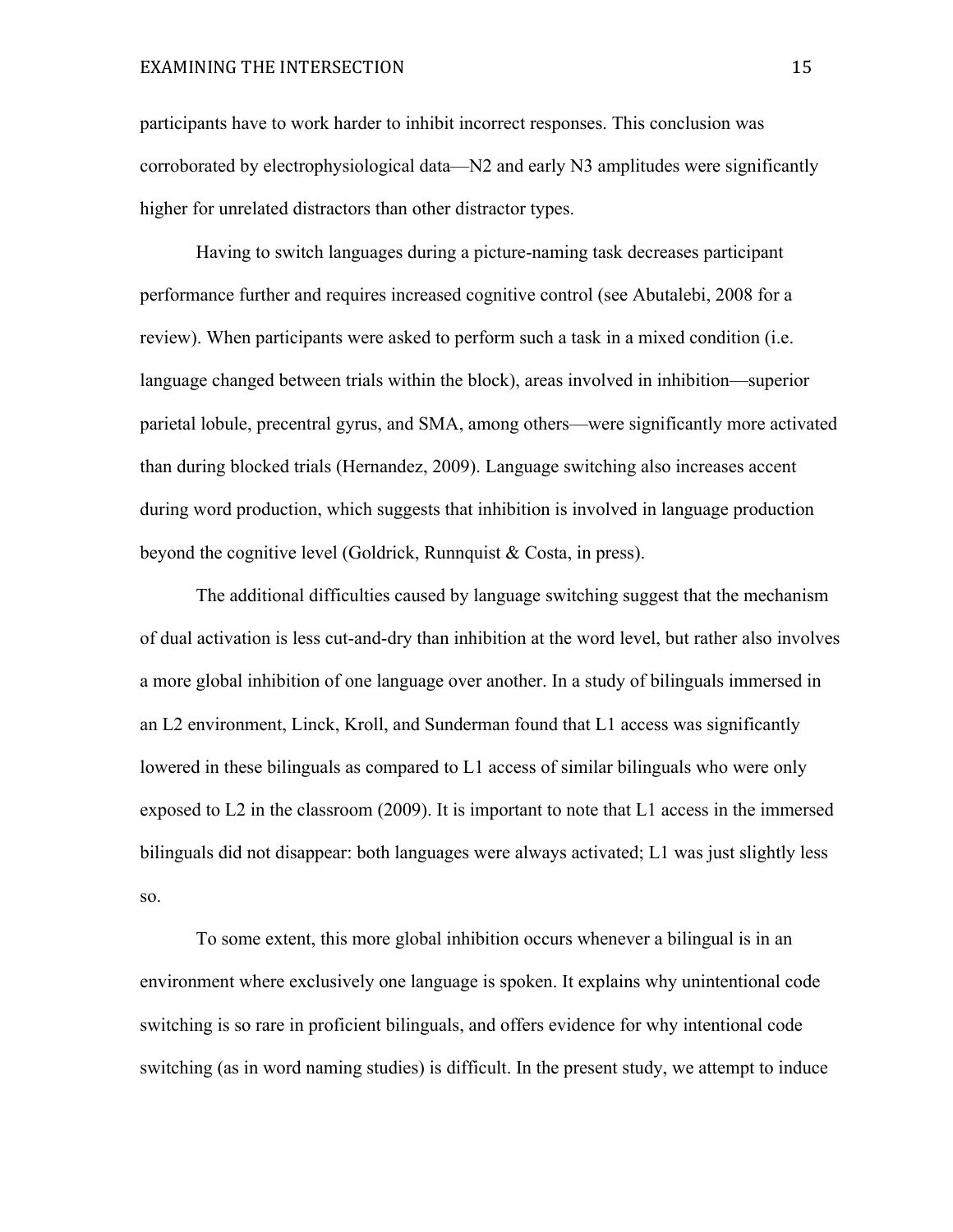a specific language environment in order to access global inhibition in a laboratory setting (Paulmann, Elston-Guttler, Gunter & Kotz, 2006).

#### *Intersection of Bilingual Advantages and Disadvantages*

As is made clear above, the cognitive advantages and disadvantages of bilingualism are prominent and numerous. The accepted explanations of the presence of the phenomena are related: practice due to interlingual competition from multiple lexicons leads to better performance in tasks that rely on inhibition and attention; that same competition leads to difficulty in online language switching and word production. Yet, there is no direct evidence that the bilingual advantages and bilingual disadvantages are mechanistically related.

The present study looks at the processes underlying both the bilingual advantage and the bilingual disadvantage through an experimental procedure wherein the two overlap. In this protocol, the bilingual advantage is measured as the difference between bilingual and monolingual participants' performance on the Stroop task (see "Bilingual Advantage" section above) in a same-language environment (i.e. listening to a story and performing the Stroop task in the same language). The bilingual disadvantage, in this case, is induced through global inhibition. In the cross-language blocks of the study, bilingual participants are asked to perform the Stroop task in L1 after attending to a story in L2, and vice versa. Since previous studies have found that switching languages is difficult, particularly when in a single-language environment (see "Bilingual Disadvantage" section above), the effects of bilingual disadvantage should be evident under these conditions.

If the bilingual advantage and the bilingual disadvantage are as closely related as the literature would suggest, then bilinguals should perform significantly worse, both in terms of speech onset times and the Stroop effect, in the cross-language conditions than the same-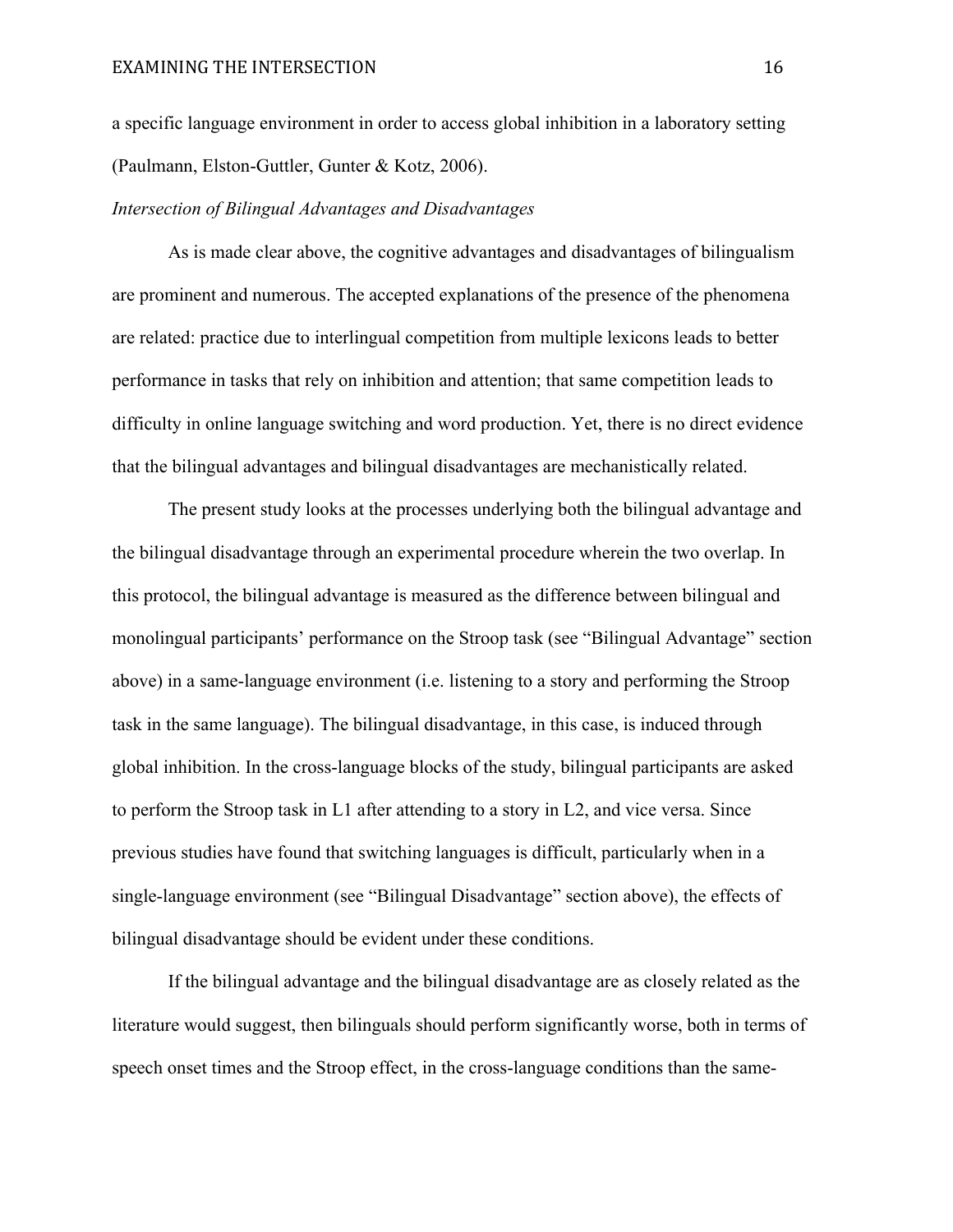language conditions. In fact, while they should have faster speech onset times and a smaller Stroop effect in the same-language conditions than monolinguals, bilingual performance on the Stroop task in the cross-language conditions should match or dip below monolingual performance. If, however, there is no interaction between participant type, language type, and congruent, the bilingual advantage and disadvantage—at least with regard to executive control and global inhibition—are unlikely to result from the same cognitive pathways.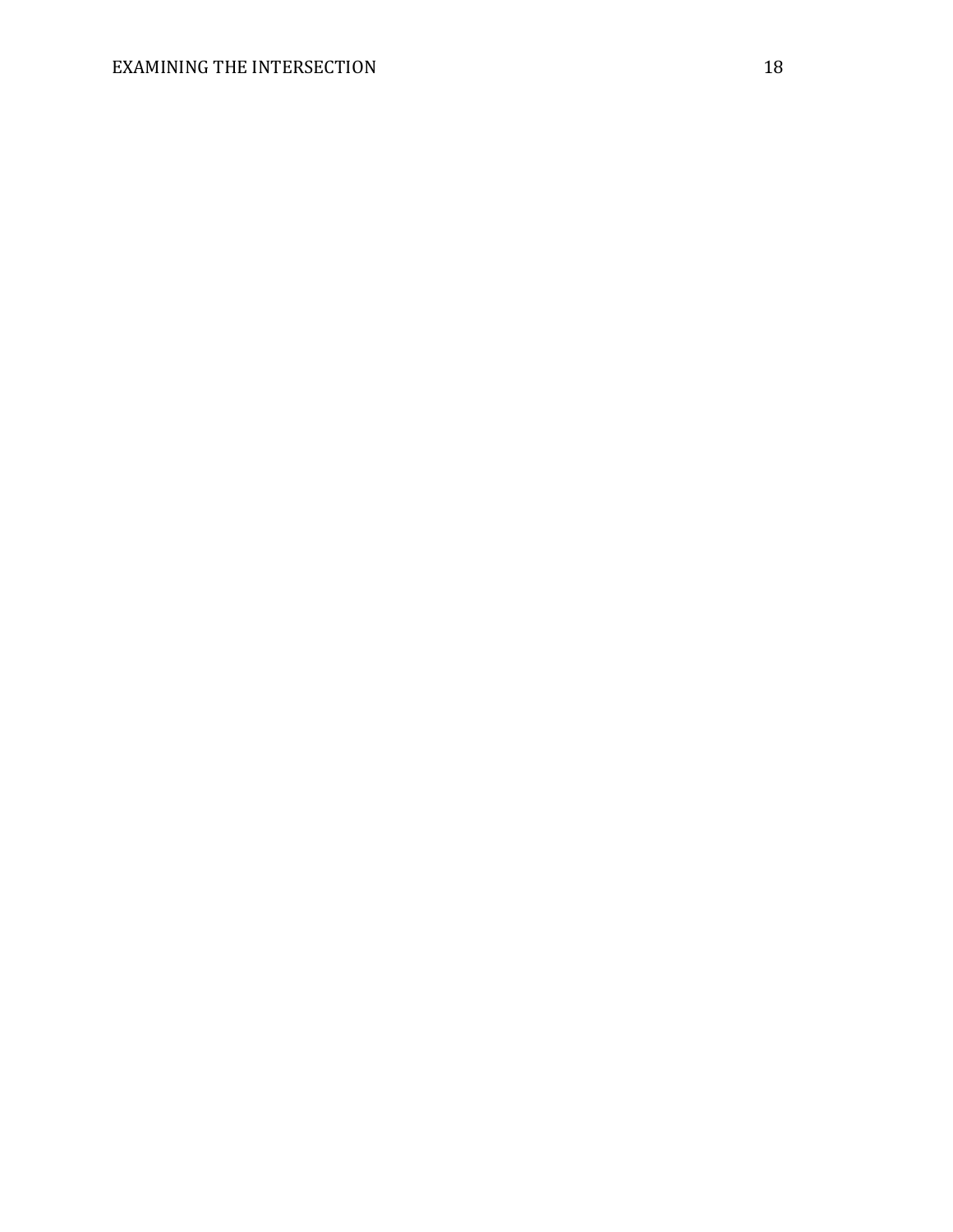#### Participants and Methods

#### *Participants*

Six monolingual English speakers (2 male, 4 female; mean age  $= 19$ ,  $SD = 1$ ) and six bilingual English-Spanish speakers (1 male, 5 female; mean age = 22, *SD* = 5) participated in this study. All participants were undergraduate college students at the Claremont Colleges.

Of the bilingual participants, one reported being exposed to English and Spanish simultaneously and two reported being exposed to Spanish before English (mean age of English acquisition = 6,  $SD = 2$ ). The rest reported being exposed to English first, with a mean age of Spanish acquisition of 12 (*SD* = 1). Although all of the participants reported having studied at least one other language for a minimum of one year, none of the monolingual participants reported fluency in any other language other than English. Two of the bilingual participants reported being fluent in one other language, and a third reported being exposed to another language from birth but did not identify as fluent in that language. *Apparatus and Materials*

All stimuli were presented using PsychoPy 1.80.0 software (Peirce, 2009) on a computer running the Windows 7 operating system. Audio stimuli were recorded by a bilingual English-Spanish speaker with native speaker proficiency in both languages using Audacity 2.0 software. Audio stimuli were presented and spoken responses were collected using a Sennheiser PC360 gaming headset.

### *Procedure*

All participants gave written informed consent prior to participating in the study. They were then asked to fill out a demographic survey, a handedness inventory, and a vision/audiometry form. Participants were then seated comfortably in front of the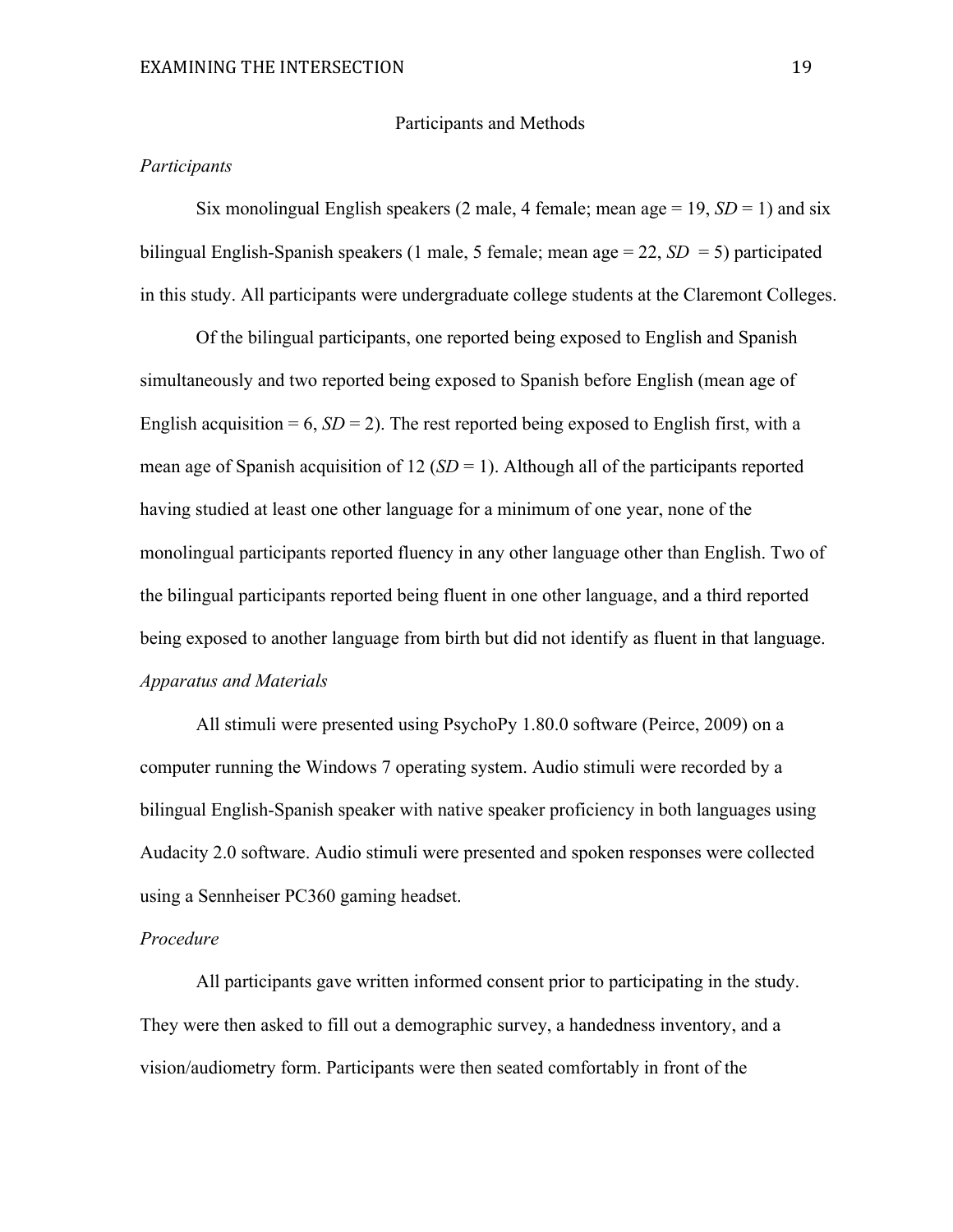presentation computer with a microphone headset. Participants who self-identified as fluent in both Spanish and English then completed the bilingual version of the protocol; those who self-identified as monolingual English speakers (with minimal knowledge of any other language) completed the monolingual version. All participants heard news stories on the same topics (see Appendix C); both the order and, for bilingual participants, language in which news stories were presented were counterbalanced. All versions of the Stroop task were intralingual.

*Bilingual Version:* The bilingual version of this protocol contained four conditions. Each condition contained a total of 72 randomized trials. Of these, 36 were congruent (matching word name and ink color) and 36 were incongruent (disparate word name and ink color). Each word appeared on screen for 750ms and was followed by a 1250ms blank screen. In condition A, participants heard a short news segment in English. To ensure that they attended to the segment, they were then asked four short questions about it. This was followed by a spoken English Stroop task. Condition B was paralleled condition A, except that both the news segment and Stroop task were conducted in Spanish. These represented the samelanguage conditions. Conditions C and D represented the cross-language conditions. In condition C, participants heard a news segment in English, but completed the Stroop task in Spanish. In condition D, participants heard a new segment in Spanish, but completed the Stroop task in English (Table 1). Instructions for each condition were presented in the same language as the news segment. The order in which participants were presented the conditions was counterbalanced, and participants were allowed a break after completing each Stroop task. All participants heard news segments on the same four topics, with the order of topics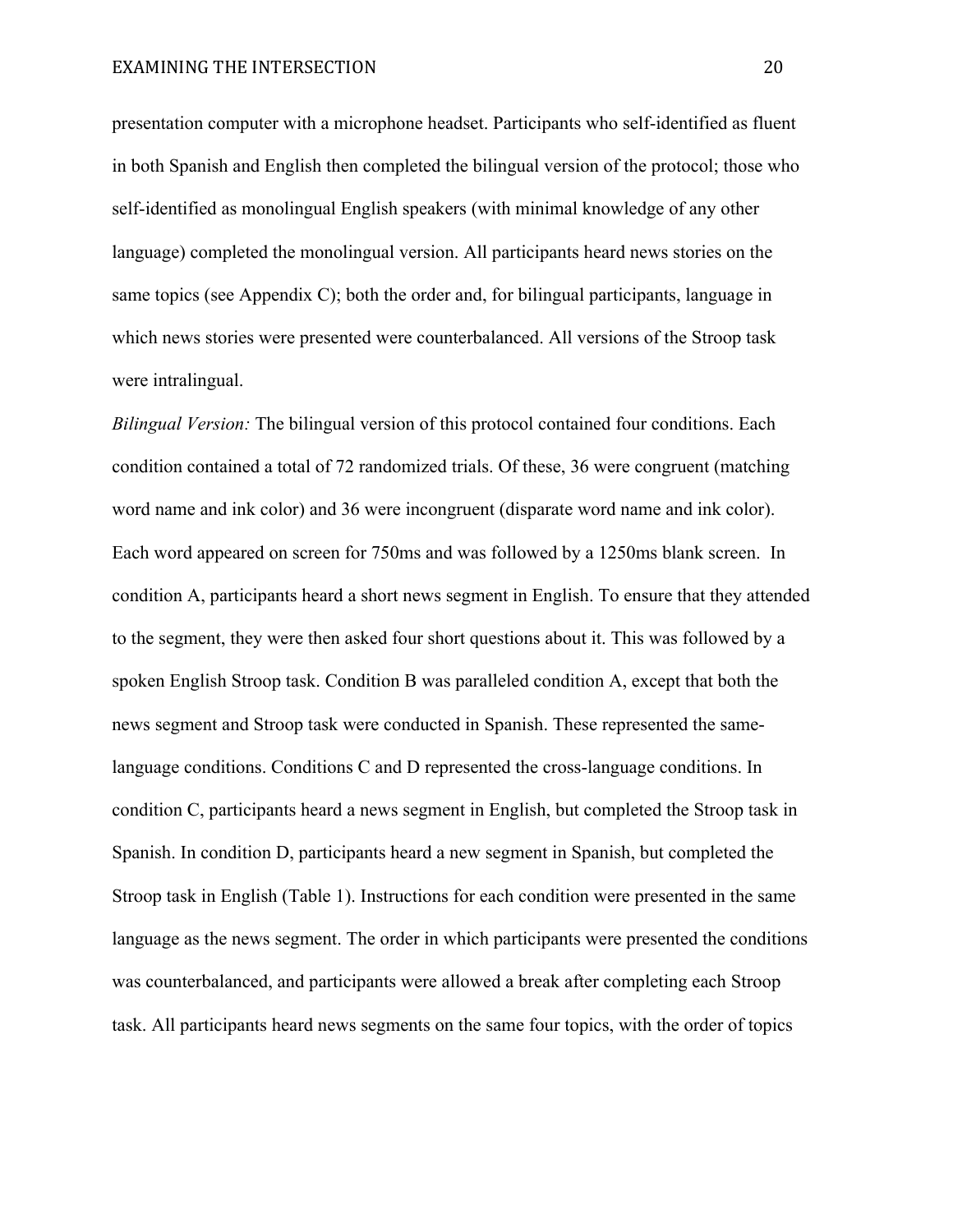counterbalanced across participants. Each topic had matching stories in English and Spanish, so the language in which each topic was presented was counterbalanced, as well. *Monolingual Version:* In the monolingual version of the experiment, participants always heard a new segment in English and completed an English Stroop task. This was repeated four times in order to control for effects of learning and fatigue. The news segments presented to the monolingual participants were the same as the English versions of the news segments presented to the bilingual participants. All other aspects of the procedure were identical to the bilingual version.

*English Stroop:* For the English version of the Stroop task, participants were asked to verbally name the ink color of the word appearing on the screen as quickly and accurately as possible. They were informed that the word would be a color name ("red", "blue", "green", or "yellow"). The possible ink colors were also red, blue, green, and yellow (Figure 1). Participants were instructed to name the ink color in English.

*Spanish Stroop:* The Spanish version of the Stroop task only differed from the English version in the language of presentation. That is, while the possible ink colors remained the same, the words themselves were "rojo" (red), "azul" (blue), "verde" (green), and "amarillo" (yellow).

#### *Data Analysis*

Responses were coded by trained research assistants. Audacity 2.0 was used to determine both accuracy and speech onset time for each response. Only speech onset times for correct responses were analyzed. Data were trimmed to within 2 standard deviations from the mean for each participant. All statistical analyses were performed using IBM SPSS Statistics software.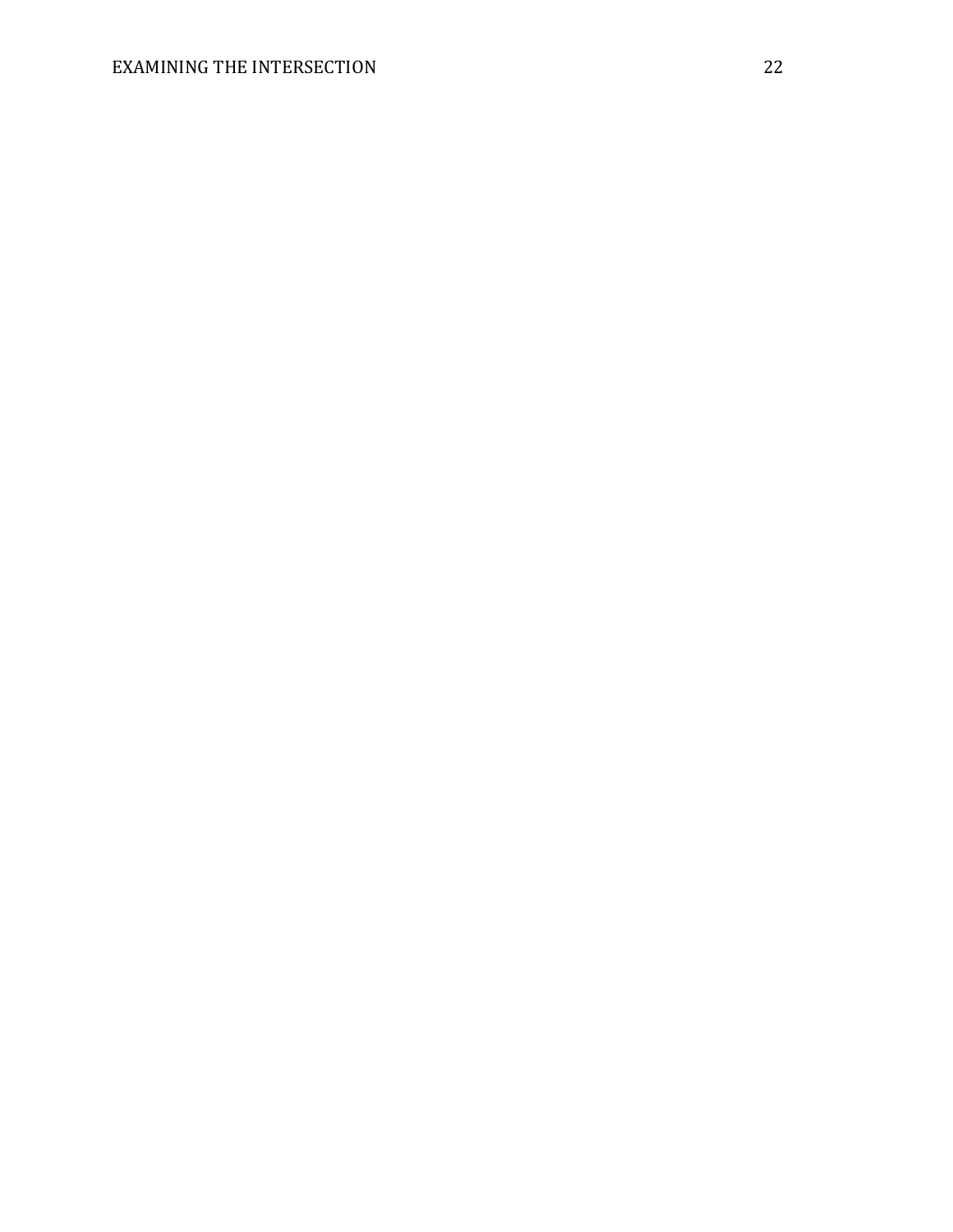## Results

# *Stroop Effect*

A significant Stroop effect, measured as difference in speech onset times in response to congruent and incongruent stimuli, was found for both monolingual participants  $[F(1, 1656) = 186.8, p < 0.001, MSE = 18151]$  and bilingual participants  $[F(1, 1450) = 140.3]$ , *p <* 0.001, *MSE* = 32775]. Bilingual participants also showed a significant Stroop effect in each block type [English/English: *F(1,409) = 48.911, p < 0.001, MSE = 22265.877* ; Spanish/Spanish*: F(1,419) = 49.419, p < 0.001, MSE = 29898.859;* English/Spanish: *F(1,767) = 88.353, p < 0.001, MSE = 32311.465*; Spanish/English: *F(1,270) = 14.812, p < 0.001, MSE = 46773.188*].

#### *Comparison of Groups*

A 2x2 ANOVA of matched language responses found significant differences between speech onset times for congruent and incongruent trials  $[F(3,1) = 83.5, p \le 0.001, MSE =$ 15415]. There were significant effects of participant type, with monolinguals responding significantly faster than bilinguals ( $p < 0.001$ ), and trial type, with congruent trials being significantly faster than incongruent trials  $(p < 0.001)$  (Table 2). The interaction between participant type and trial type was also significant ( $p = 0.008$ ), with a larger Stroop effect for bilinguals than for monolinguals (Figures 2 and 3).

## *Comparison of Bilingual Conditions*

A 4x2 ANOVA of bilingual responses found significant differences between speech onset times for congruent and incongruent trials under the four bilingual conditions  $[F(7,3) =$ 24.6,  $p < 0.001$ ,  $MSE = 22648$ ]. There were significant effects of block type ( $p < 0.001$ ) and trial type ( $p < 0.001$ ), but no interaction ( $p = 0.98$ ) (Fig. 2). A Bonferroni post-hoc analysis found that speech onset times in the two same-language conditions did not differ  $(p = 1.0)$ ,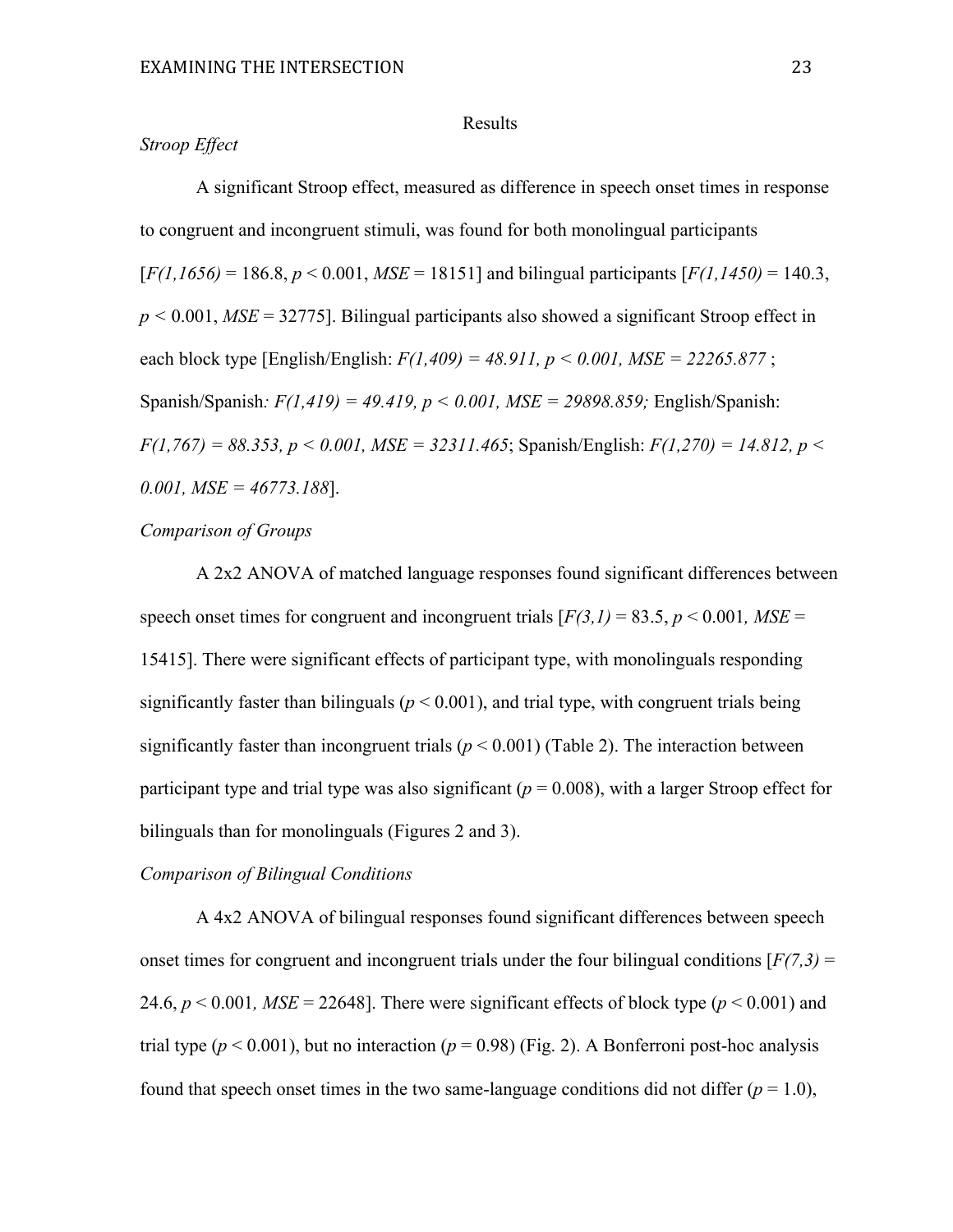nor did the speech onset times in the two cross-language conditions  $(p = 0.21)$ . However, responses in the same-language conditions were significantly faster than those in the crosslanguage conditions (English/English vs. English/Spanish: *p* = 0.01; English/English vs. Spanish/English: *p* < 0.001; Spanish/Spanish vs. Spanish/English: *p* < 0.001), with the exception of the Spanish/Spanish and English/Spanish comparison  $(p = 0.31)$  (Figure 3).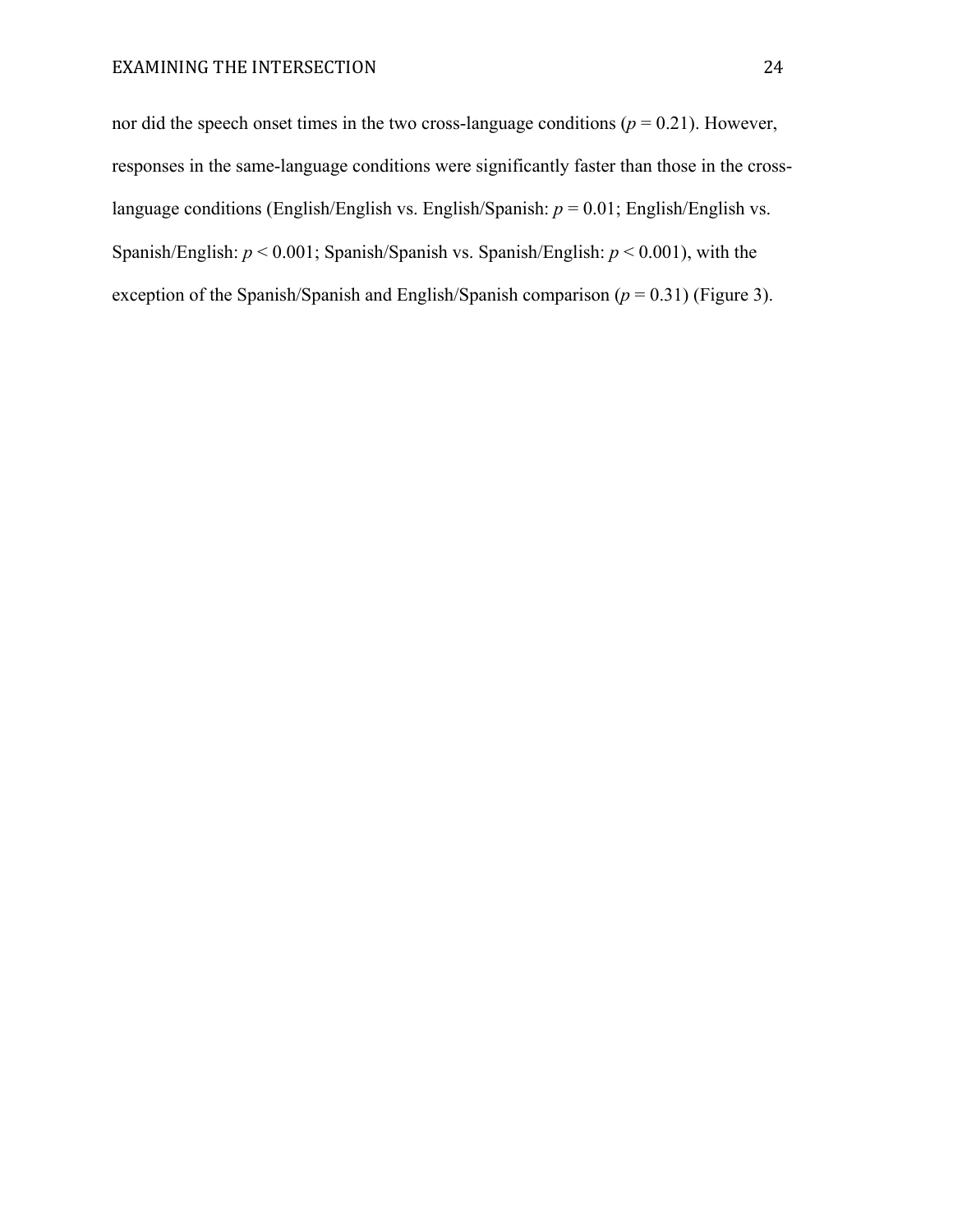## Discussion

# *Bilingual Advantage*

Our data do not show evidence of the bilingual advantage in the Stroop task. Bilingual participants' response times were slower than monolingual response times for all blocks, including the same-language blocks which mimic conditions under which the bilingual advantage is canonically found. Similarly, under the same-language condition, bilingual participants showed a larger Stroop effect than did monolinguals. There are a variety of possible explanations for the lack of continuity between the bilingual advantage found within the Stroop task in the literature and the results of the present study. The most likely explanation has to do with the small sample size of our study: there are many betweensubject differences that can affect results when groups are small. However, it is also possible that the lack of bilingual advantage in this study was caused by specific characteristics of the participant population or by the study conditions. Follow-up studies are needed in order to determine which potential explanation is responsible for our outcome (see "Future Directions" section below).

Because language proficiency was self-reported by the participants, we do not have an objective measure of the proficiency of the bilingual participants in either language. All bilingual participants reported being fluent in both English and Spanish; however, their actual degree of fluency/proficiency is unknown. Since lower proficiency bilinguals do not display the bilingual advantage, it is possible that the lack of bilingual advantage in our participants is due to their language proficiency (Bialystok  $\&$  Feng, 2009). Yet, this explanation is not very likely since the bilingual participants all reported being able to speak both languages without translating, all had been speaking Spanish for at least 6 years, and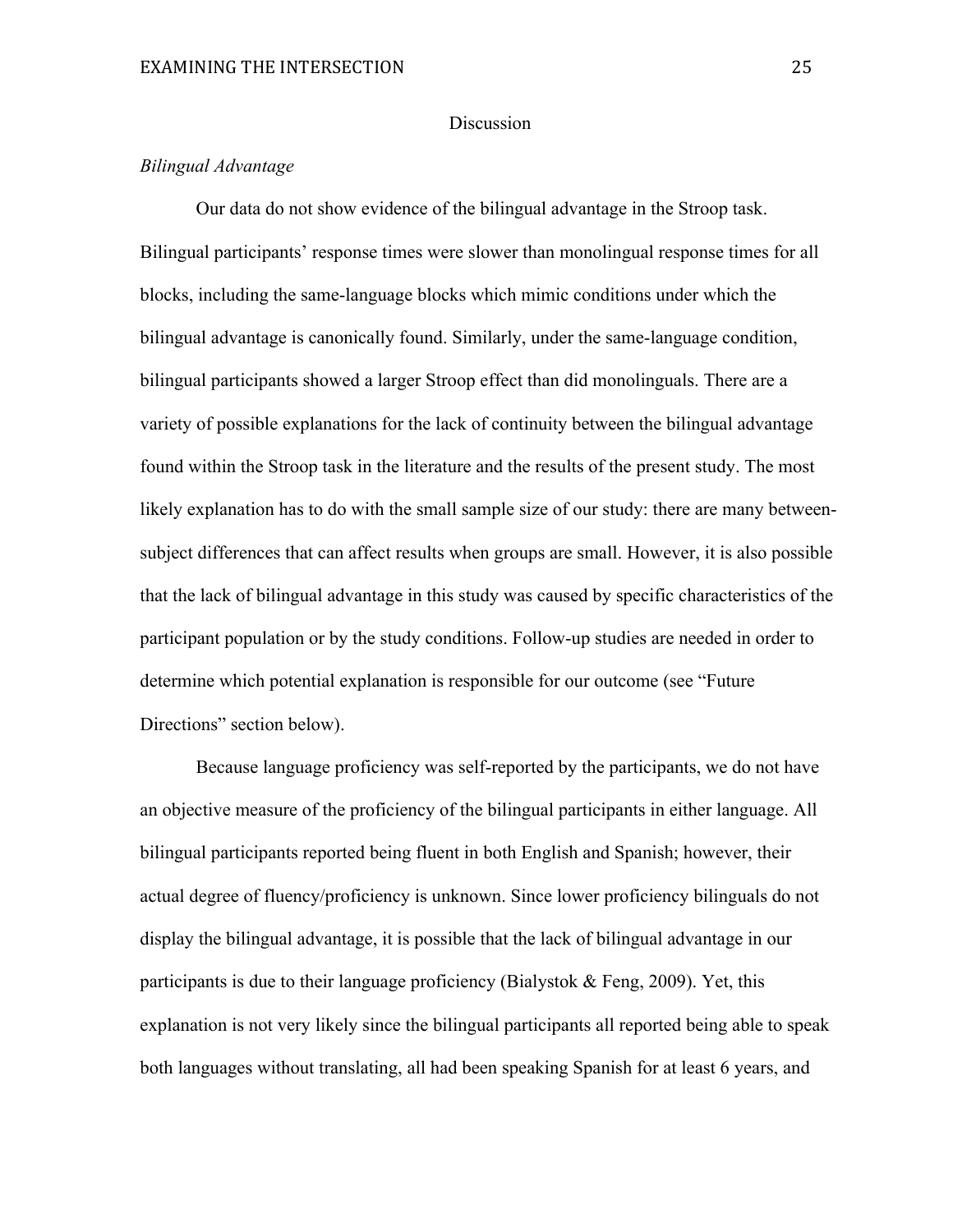several reported being fluent in languages besides English and Spanish. Furthermore, the proficiency argument would not explain why monolingual participants had both faster speech onset times and a smaller Stroop effect than bilinguals.

On the other hand, language inhibition due to anticipation of a potential language switch could affected bilingual participants' performance on the Stroop task enough to impede their performance to below monolingual levels. Marian and Spivey note that being in an environment in which bilingual participants know that their bilingualism is being tested can impact performance (2003). Since participants in our study knew that they would be tested in both English and Spanish, but were only informed of the language in which they would be performing the Stroop task directly before being asked to perform it, they may have begun to inhibit the primed language in order to have a head start on overcoming global inhibition should it become necessary (Linck, Kroll & Sunderman, 2010).

The probability of prime language inhibition in response to anticipation further increases when error types are examined. The most common error made by bilingual participants was performing the Stroop task in the incorrect language. This suggests that the bilinguals either did not always read the instruction screen prior to completing the task or had a hard time controlling the language in which they responded. All efforts were made to ensure that participants followed instructions—they were informed of possible block conditions and were reminded to read all instructions that appear on the screen multiple times prior to beginning the computerized portion of the study; however, it is impossible to know whether instructions were actually read. Regardless of the most direct reason for this error type, its frequency relative to other error types is the first piece of evidence that global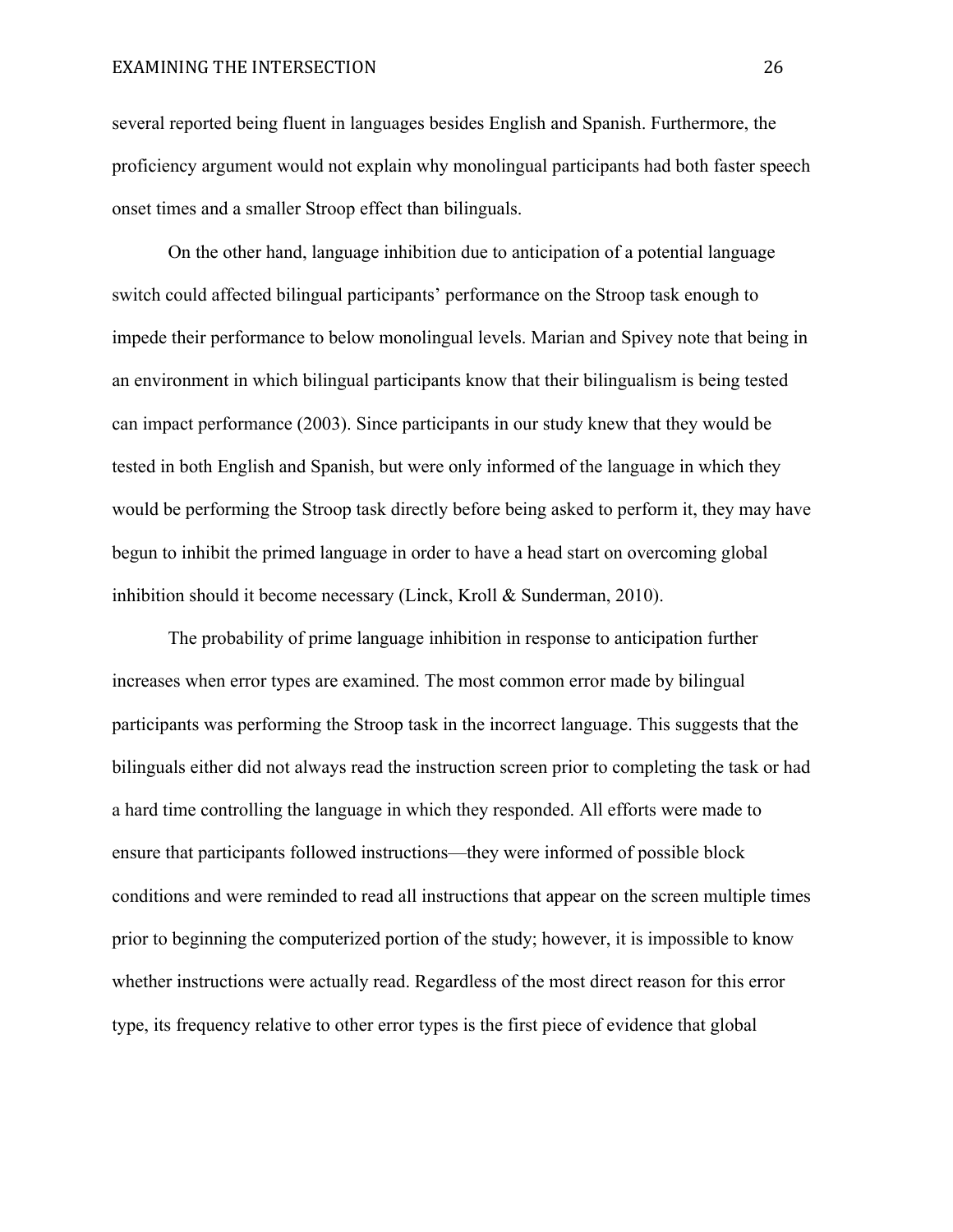inhibition of the non-primed language was achieved when bilingual participants were primed by listening to the news articles.

Yet another potential explanation for the lack of bilingual advantage in the Stroop task in this experiment has to do with the version of the task that was utilized. The Stroop task can be completed via button press or verbal color naming. For this experiment, we chose to use the latter version, as many of the early studies on cognitive control in bilingualism measured verbal responses (e.g. Preston & Lambert 1969). These experiments, however, did not look at individual speech onset times, but rather length of time required to name the ink colors on a card of color names. Now that the technology is available, a button-press response may be more apt—it does not require participants to generate words. Since one of the bilingual disadvantages is a longer response time in word naming tasks (see "Bilingual Disadvantages" above), avoiding a voiced response may demonstrate the bilingual advantage in the Stroop effect more clearly. In this case, however, analysis of responses between language conditions would necessarily be different (see "Future Directions" section below). *Bilingual Disadvantage*

Evidence of the bilingual disadvantage as caused by global inhibition is clearly represented by the data in this study. Although bilingual participants performed significantly worse than monolingual participants on all blocks of the Stroop task (see "Bilingual Advantage" section above), within-subject comparisons of bilingual response times nonetheless demonstrated deficits caused by language switching in a global context. In fact, our data show significant differences in response times in the four block types, with speech onset times in the same-language conditions being significantly faster than speech onset times to the cross-language conditions for all comparisons but one.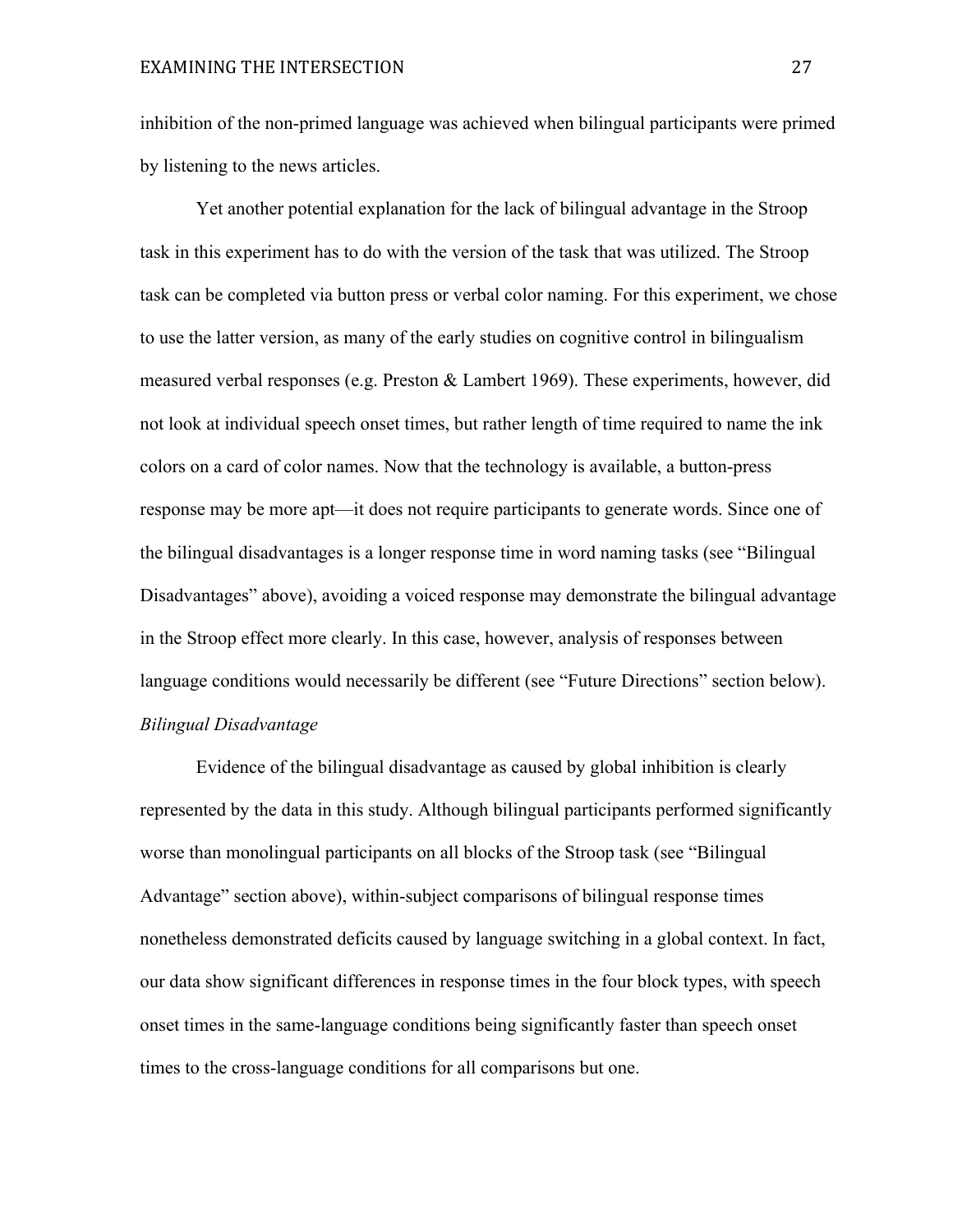The differences between speech onset times in the different conditions suggest that global inhibition of the non-primed language was achieved by attending to news articles in the primed language. This global inhibition supports a more nuanced model of the cognitive processes of the bilingual brain than the dual activation hypothesis alone would suggest. Although both languages are likely active at all times, the current results suggest that it is possible to inhibit one language over another on a more holistic level than at the generation of each spoken word. This explains why bilinguals make as few code-switching mistakes as they do—if lexical access to the "wrong" language is inhibited at a global level, the probability of selecting a given word in the correct language increases.

It is important to note, however, that not all the same-language vs. cross-language comparisons in our data yielded significant differences between conditions. In particular, the Spanish/Spanish block did not differ from the English/Spanish block. This suggests that global inhibition of Spanish was not achieved by English stories. Most of the bilingual participants reported being less fluent in Spanish than they are in English. It is possible that they were able to access color names in the less-proficient L2 by translating from the moreproficient L1. However, a more objective measure of language fluency would be necessary in order to draw such a conclusion.

## *Intersection of the Bilingual Advantages and Disadvantages*

Although this study set out to examine the intersection of the mechanisms behind bilingual advantages and disadvantages, the lack of evidence of the bilingual advantage in our data neither allows us to support nor reject the hypothesis that the bilingual advantage and disadvantage stem from the same cognitive control mechanisms. Follow-up studies are required in order to find a more conclusive answer.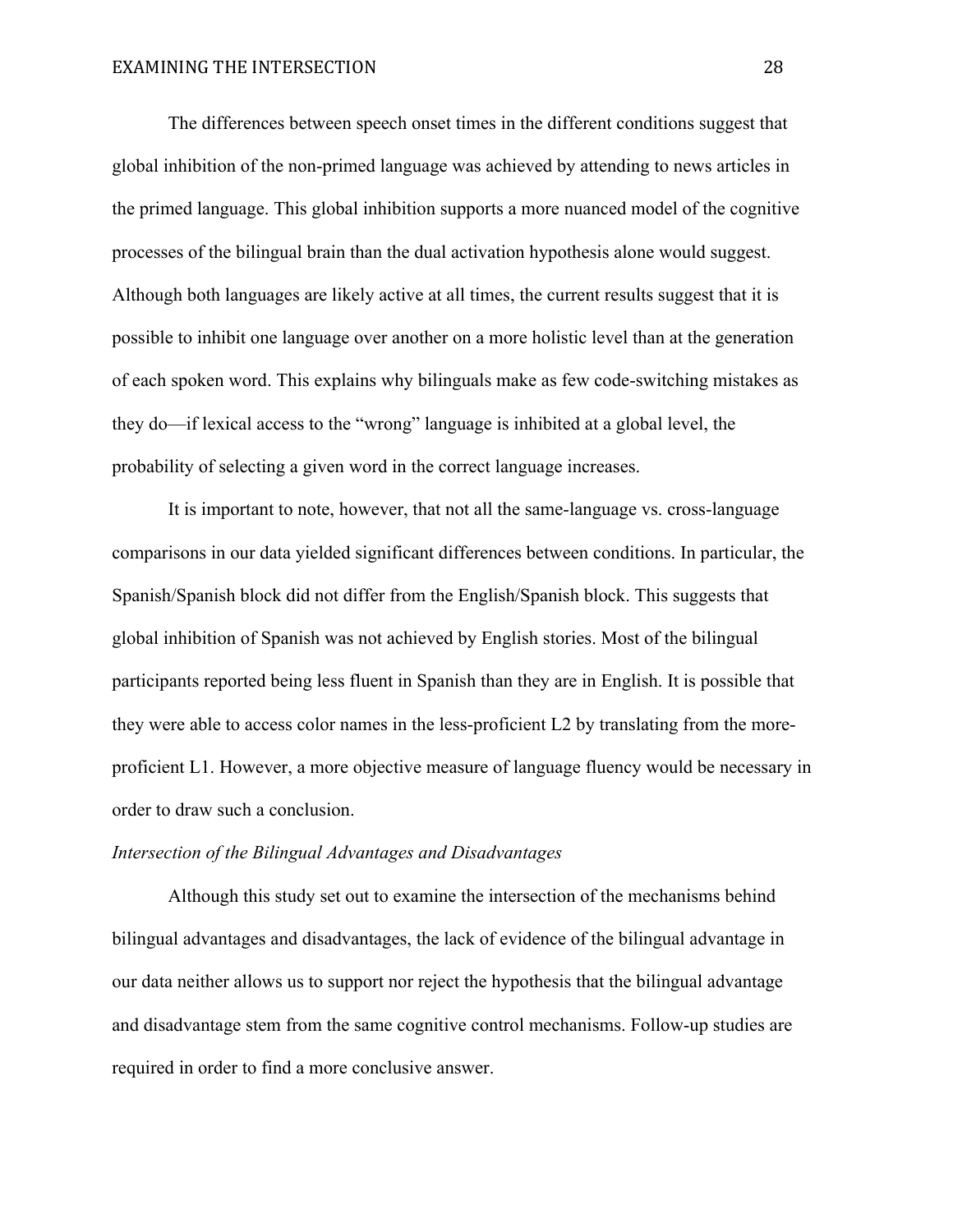## *Future Directions*

The next step toward understanding the intersection of the bilingual advantage and disadvantage is to continue data collection under the current experimental conditions. Because the bilingual advantage in the Stroop task is very well documented, it is likely that the fact that our data do not show it is due to our small sample size. If this is true, then simply adding more participants will allow us to examine the relationship between the bilingual advantages and disadvantages more conclusively.

It may also help to add a language proficiency test to the questionnaires that are completed by participants prior to the study. Because it has been shown that higher proficiency bilinguals display more of a bilingual advantage than lower proficiency bilinguals, it is likely that controlling for L2 proficiency will produce more robust results (Bialystok & Feng, 2009). Similarly, this study did not distinguish between English-Spanish bilinguals and Spanish-English bilinguals (although most bilingual participants identified as English as their primary language). While a possible L1/L2 discrepancy ultimately should not impact results given the four conditions of this study, there may nonetheless be differences between participants with different language backgrounds.

If increasing the sample size of the present study and/or including language background in analyses still does not produce a bilingual advantage in the same-language Stroop task, it is likely that the study conditions are responsible for the lack of bilingual advantage (see "Bilingual Advantages" section above). In this case, it is important to explore how the conditions are affecting language processing.

One option would be to look only at bilingual participants and split the experiment into two sessions. During one session, participants would perform only the same-language blocks;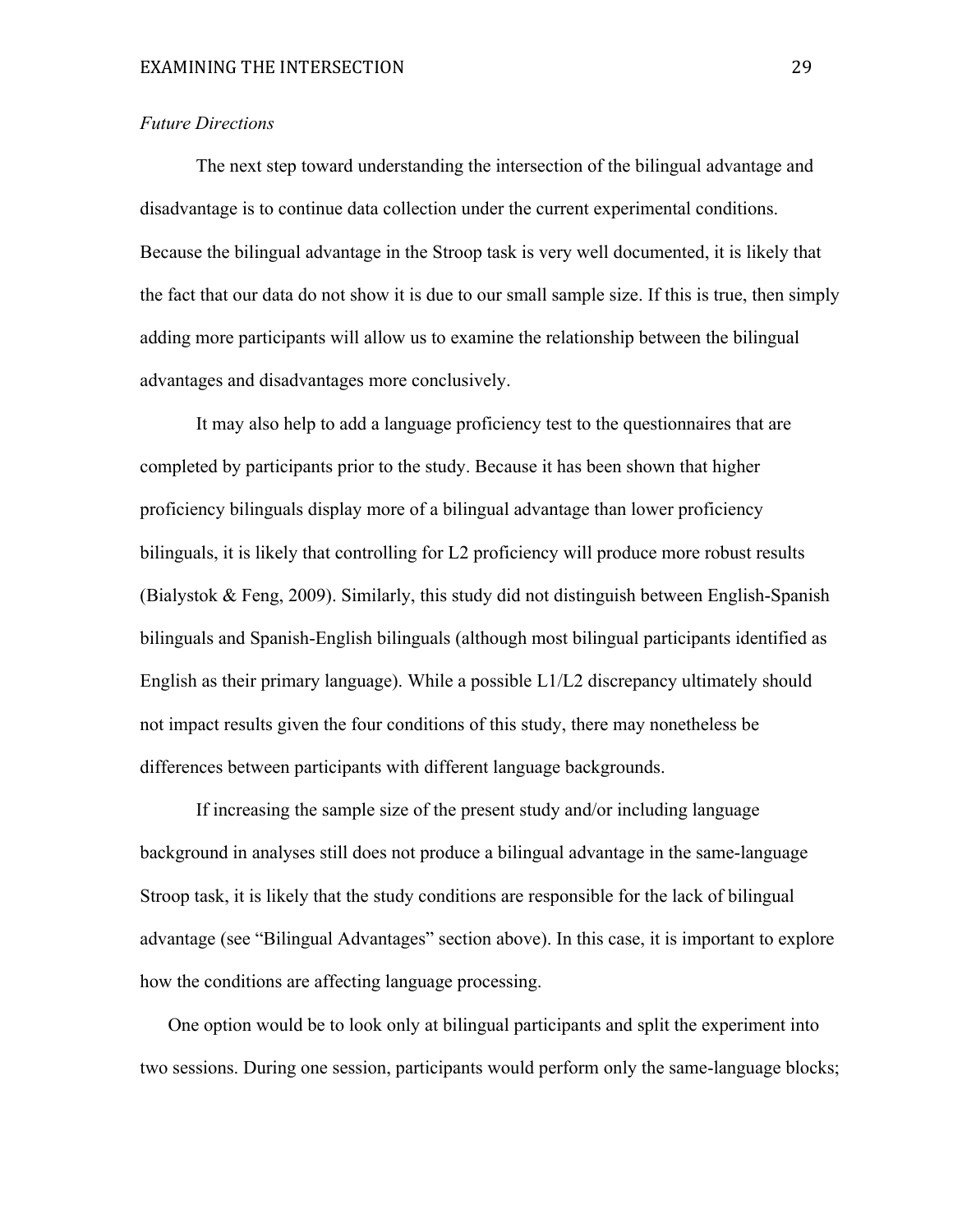during the other, they would perform only the cross-language blocks. Since participants would be informed of which blocks they would be performing during each session, there would be no anticipation of having to switch languages during the same-language trials, and therefore no anticipatory inhibition. This design could, however, introduce new potential problems many of which were avoided in the initial study by counter balancing.

Another option would be to repeat the current procedure using a button-press Stroop task rather than requiring a verbal response (see "Bilingual Advantage" above). This would prevent the bilingual disadvantage with regard to word naming from playing a role in the Stroop task. However, it would also complicate the analysis of the blocks completed by bilinguals, as interference from written color names in the inhibited language is likely to be less than interference from written color names in the globally activated language. For this reason, the bilingual disadvantage due to global inhibition would likely manifest as faster response times and a smaller Stroop effect in the cross-language conditions than in the samelanguage conditions. While it is counterintuitive to call improved performance a disadvantage, it would be caused by inhibition that is not due to executive control and would therefore fall under that category.

#### *Conclusions*

The present study examined the intersection of the bilingual advantage and the bilingual disadvantage—differences between monolingual and bilingual cognitive function that previous studies have attributed to co-activation of languages in the bilingual brain. In the case of bilingual advantages, researchers have linked inhibition of co-activated words to increased performance of executive control systems; bilingual disadvantages have been attributed to having to inhibit a language during production and/or comprehension. The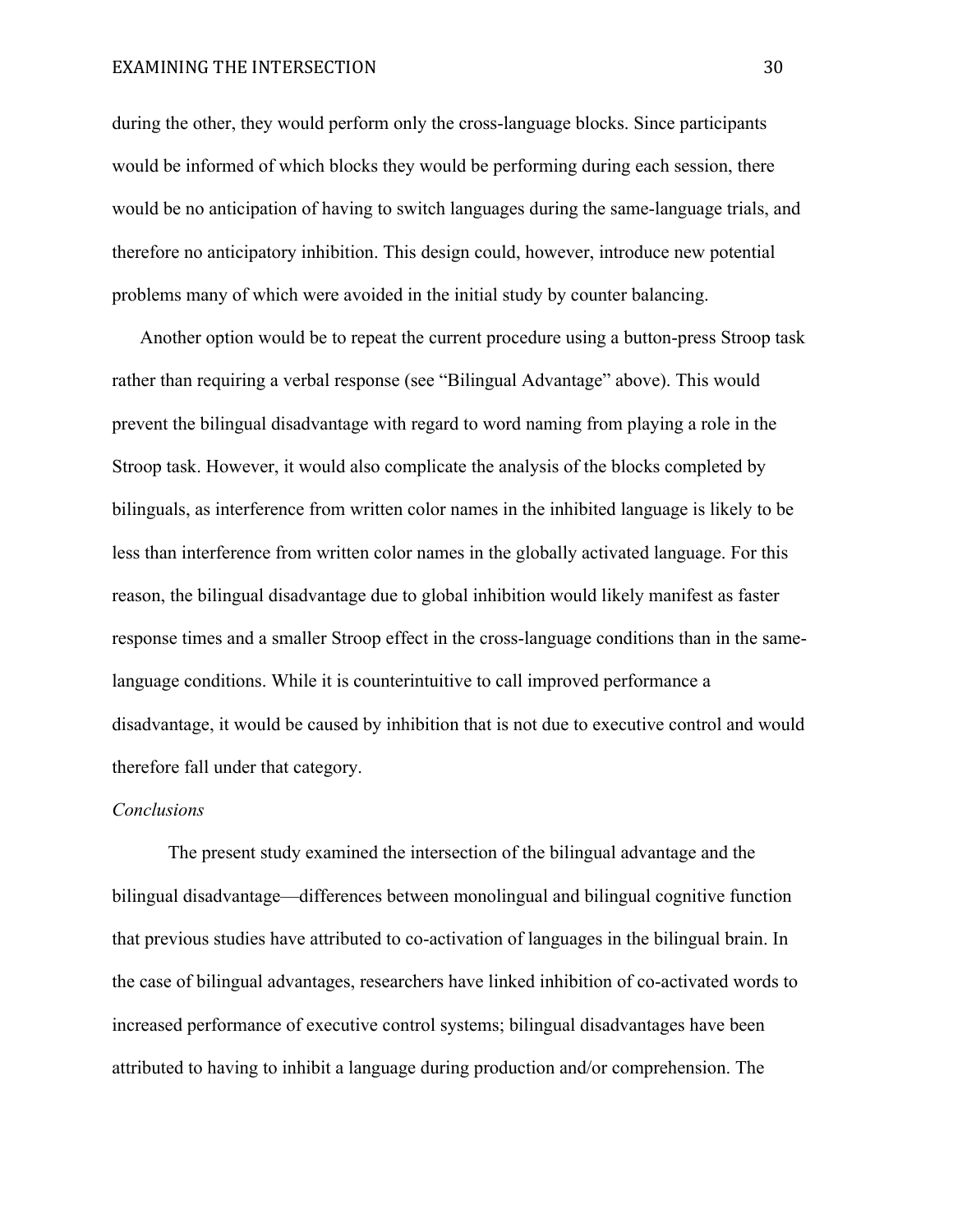present study sought to determine whether the same mechanisms are responsible for the two. Although we did not demonstrate a bilingual advantage, we were able to show that language priming affects performance on the Stroop task, a task that has been closely associated with the bilingual advantage. Yet, without evidence of a bilingual advantage, it is difficult to determine how it interacts with the bilingual disadvantage. Follow-up studies will seek to determine why the present study did not find evidence of a bilingual advantage in order to conclusively show the presence or absence of a mechanistic interaction between the consequences of bilingualism.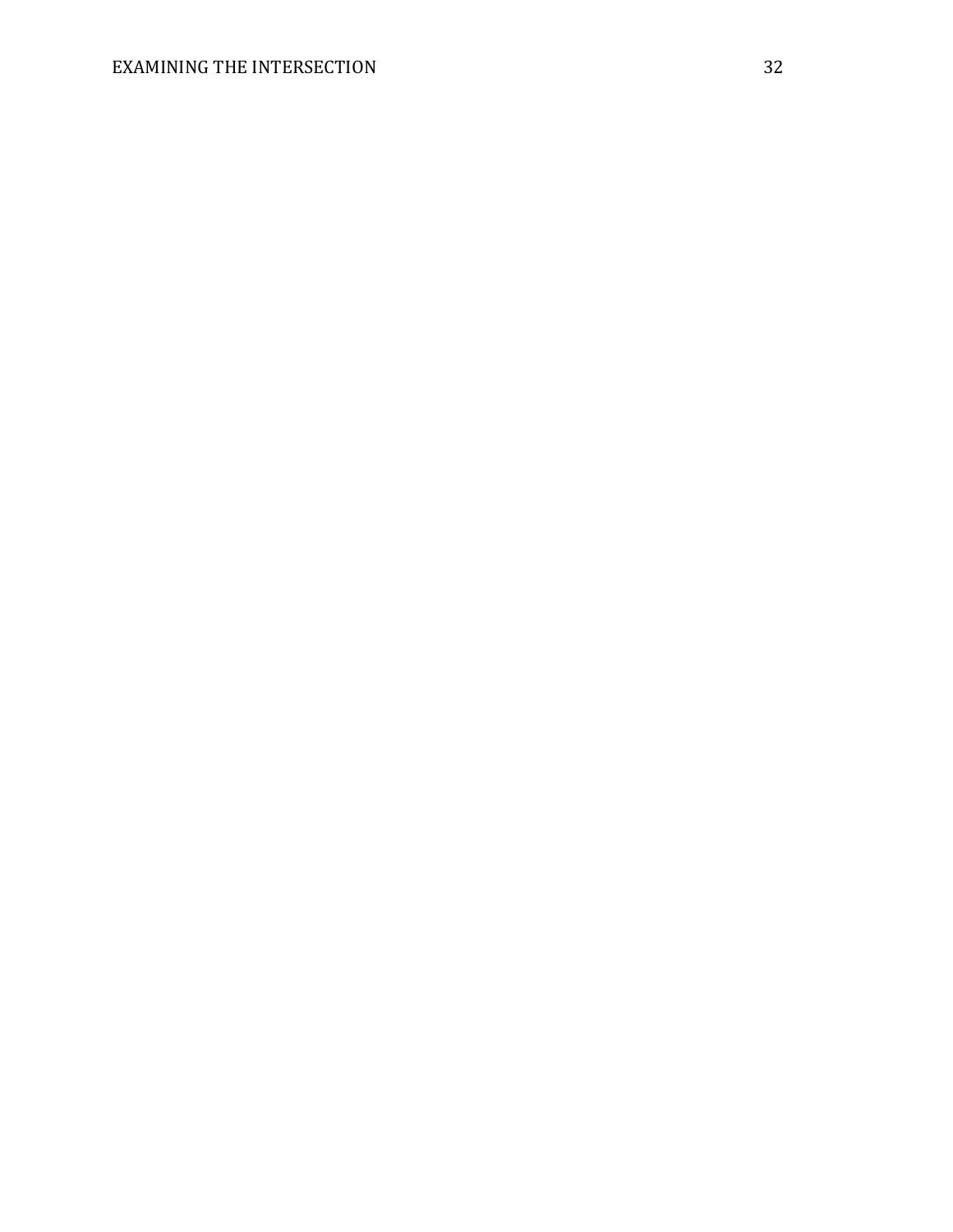#### Resources

- Abutalebi, J. (2008). Neural aspects of second language representation and language control. *Acta Psychologica*, *128*(3), 466–78.
- Bialystok, E. (2008). Bilingualism: The good, the bad, and the indifferent. *Bilingualism*, *12*(01), 3.
- Bialystok, E., & Craik, F. I. M. (2010). Cognitive and Linguistic Processing in the Bilingual Mind. *APS*, *19*(1), 19–23.
- Bialystok, E., & Feng, X. (2009). Language proficiency and executive control in proactive interference: evidence from monolingual and bilingual children and adults. *Brain & Language*, *109*(2-3), 93–100.
- Coderre, E. L., VAN Heuven, W. J. B., & Conklin, K. (2013). The timing and magnitude of Stroop interference and facilitation in monolinguals and bilinguals. *Bilingualism: Language and Cognition*, *16*(2), 420–441.
- Goldrick, M., Runnqvist, E., Costa, A. (in press). Language switching makes pronunciation less native-like. *Psychological Science*.
- Hernandez, A. E. (2009). Language switching in the bilingual brain: what's next? *Brain & Language*, *109*(2-3), 133–40.
- Hoshino, N., & Thierry, G. (2011). Language selection in bilingual word production: electrophysiological evidence for cross-language competition. *Brain Research*, *1371*, 100–9.
- Kuhl, P. K., Richards, T. L., Stevenson, J., Can, D. D., Wroblewski, L., Fish, M. S., & Mizrahi, J. (2013). White-matter microstructure differs in adult bilingual and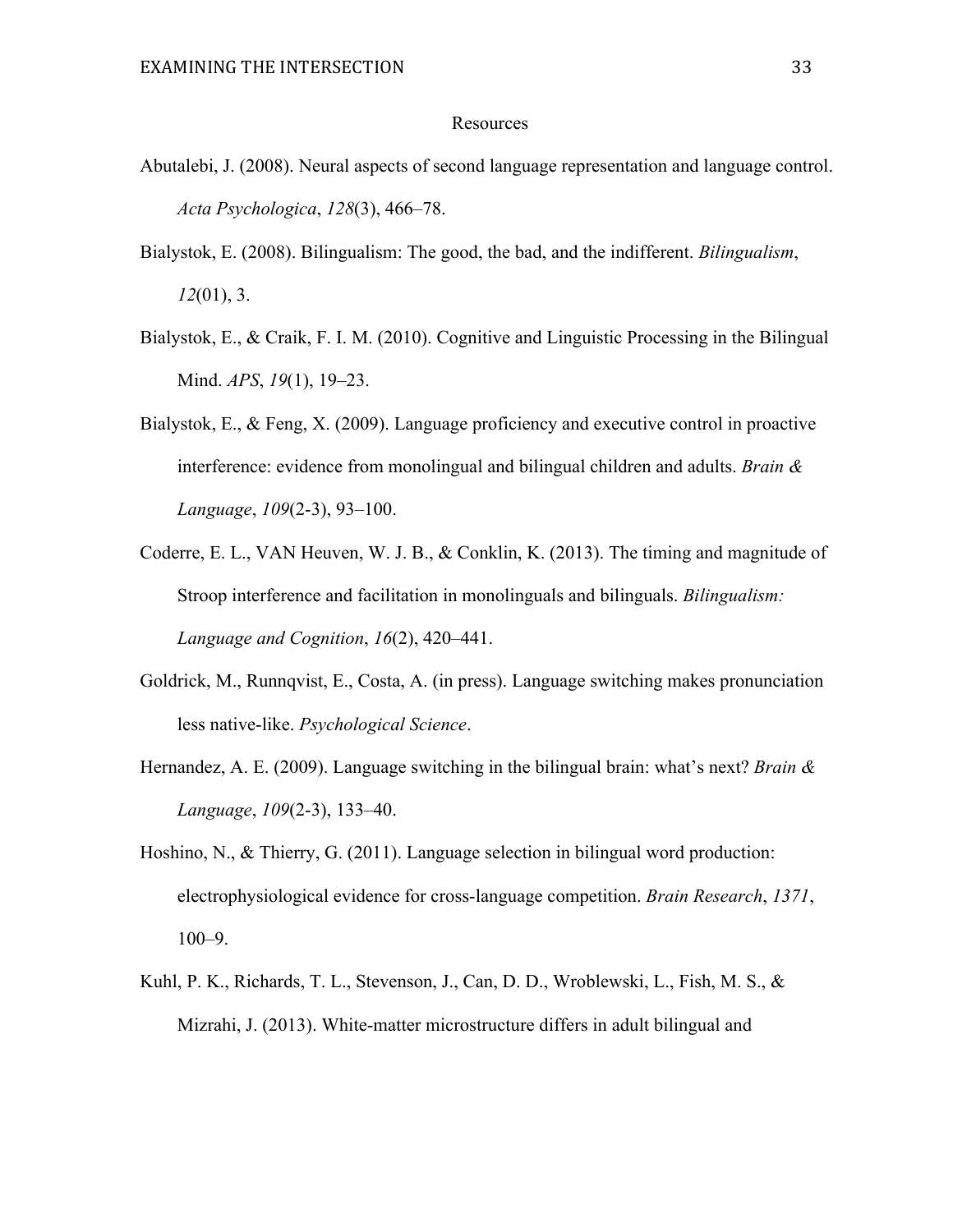monolingual brains. *The Journal of the Acoustical Society of America*, 134(5), 4249- 4249.

- Kroll, J. F., & Bialystok, E. (2013). Understanding the consequences of bilingualism for language processing and cognition. *Journal of Cognitive Psychology*, *25*(5), 197–514.
- Kroll, J. F., Bobb, S. C., Misra, M., & Guo, T. (2008). Language selection in bilingual speech: evidence for inhibitory processes. *Acta Psychologica*, *128*(3), 416–30.
- Linck, J. a, Kroll, J. F., & Sunderman, G. (2009). Losing access to the native language while immersed in a second language: evidence for the role of inhibition in second-language learning. *Psychological Science*, *20*(12), 1507–15.
- MacLeod, C. M. (1991). Half a century of research on the Stroop effect: an integrative review. *Psychological Bulletin*, 109(2), 163.
- Mohades, S. G., Struys, E., Van Schuerbeek, P., Mondt, K., Van De Craen, P., & Luypaert, R. (2012). DTI reveals structural differences in white matter tracts between bilingual and monolingual children. *Brain Research*, *1435*, 72–80.
- Paulmann, S., Elston-Guttler, K. E., Gunter, T. C., & Kotz, S. A. (2006). Is bilingual lexical access influenced by language context? *NeuroReport*, *17*(7), 727–731.
- Preston, M. S., & Lambert, W. E. (1969). Interlingual interference in a bilingual version of the Stroop color-word task. *Journal of Verbal Learning and Verbal Behavior*, 8(2), 295- 301.
- Stroop, J. R. (1935). Journal of Experimental Psychology. *Journal of Experimental Psychology*, *XVIII*(6).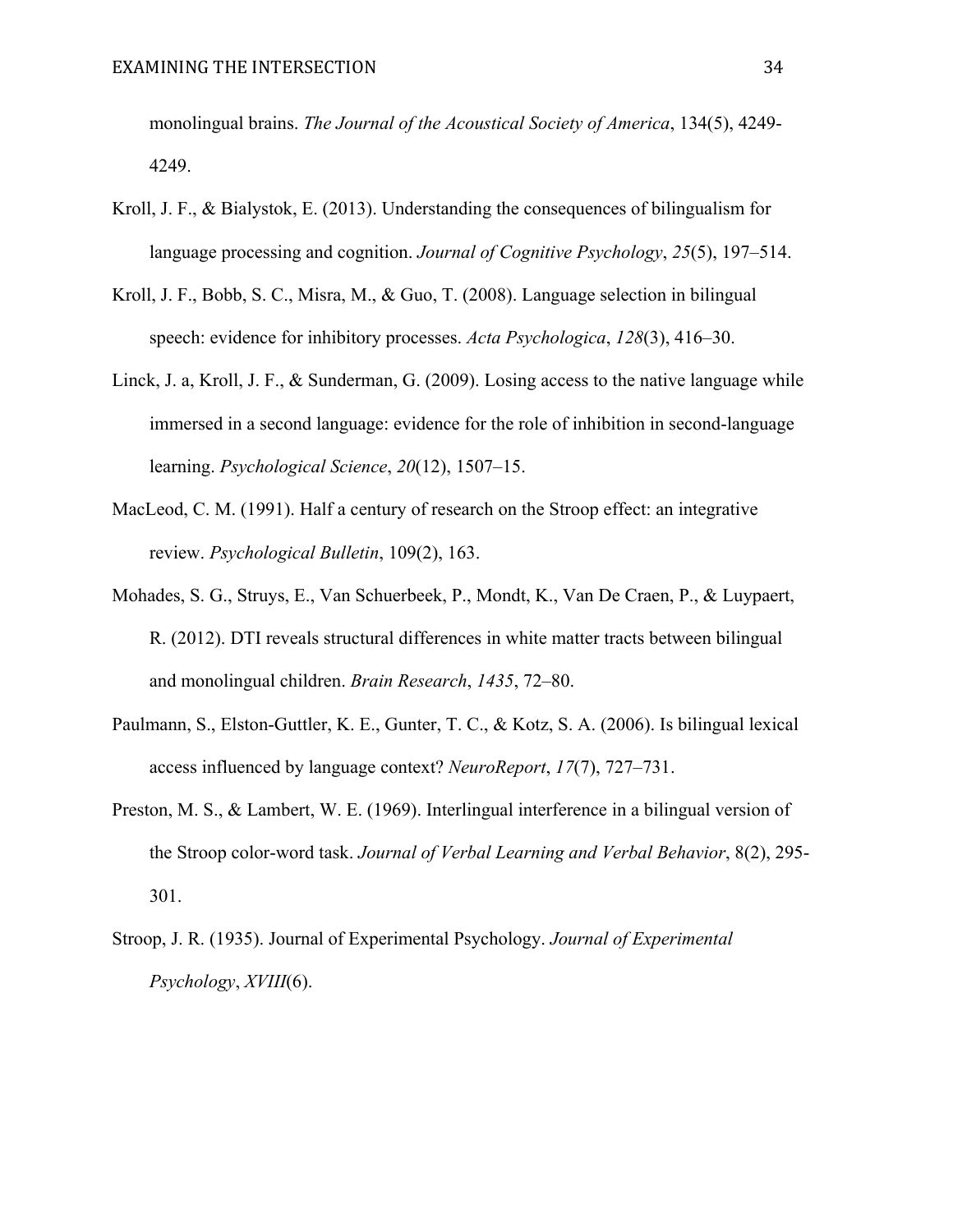# Appendix A: Tables

| <b>Condition Type</b> | <b>Story Prime</b> | <b>Stroop Task</b> |
|-----------------------|--------------------|--------------------|
| Matched Language      | English            | English            |
|                       | Spanish            | Spanish            |
| Cross Language        | English            | Spanish            |
|                       | Spanish            | English            |

*Table 1: Bilingual Conditions of the Experimental Protocol*

*Table 2: Mean Response Times in Each Condition*

| <b>Participant Type</b> | <b>Block Type</b> | <b>Trial Type</b> | <b>Mean RT</b> in ms<br>(st. dev.) |
|-------------------------|-------------------|-------------------|------------------------------------|
| Monolingual             | English/English   | Congruent         | 659 (116)                          |
|                         |                   | Incongruent       | 725 (112)                          |
| Bilingual               | English/English   | Congruent         | 667 (131)                          |
|                         |                   | Incongruent       | 761 (132)                          |
|                         | Spanish/Spanish   | Congruent         | 678 (152)                          |
|                         |                   | Incongruent       | 776 (149)                          |
|                         | English/Spanish   | Congruent         | 704 (162)                          |
|                         |                   | Incongruent       | 799 (164)                          |
|                         | Spanish/English   | Congruent         | 723 (160)                          |
|                         |                   | Incongruent       | 827 (162)                          |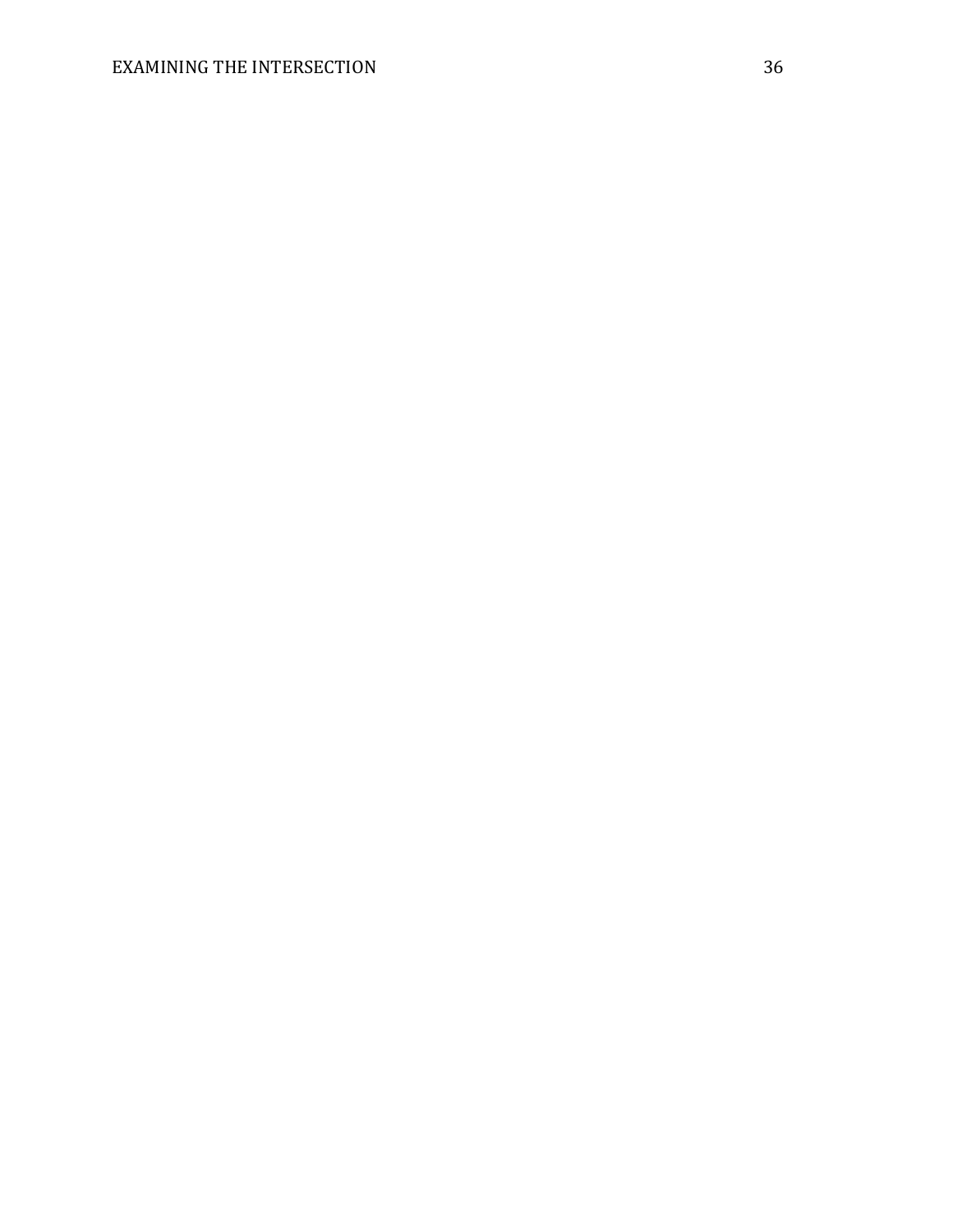# Appendix B: Figures

| a)           |          | b)    |
|--------------|----------|-------|
|              | red      | green |
| $\mathbf{c}$ |          | d)    |
|              | amarillo | azul  |

*Figure 1. Examples of Stroop stimuli. a) Congruent English;b) Incongruent English; c) Congruent Spanish; d) Incongruent Spanish*



**Average Stroop Reaction Times for All Conditions** 

*Figure 2. Response times as a function of participant type, congruence, and block type.*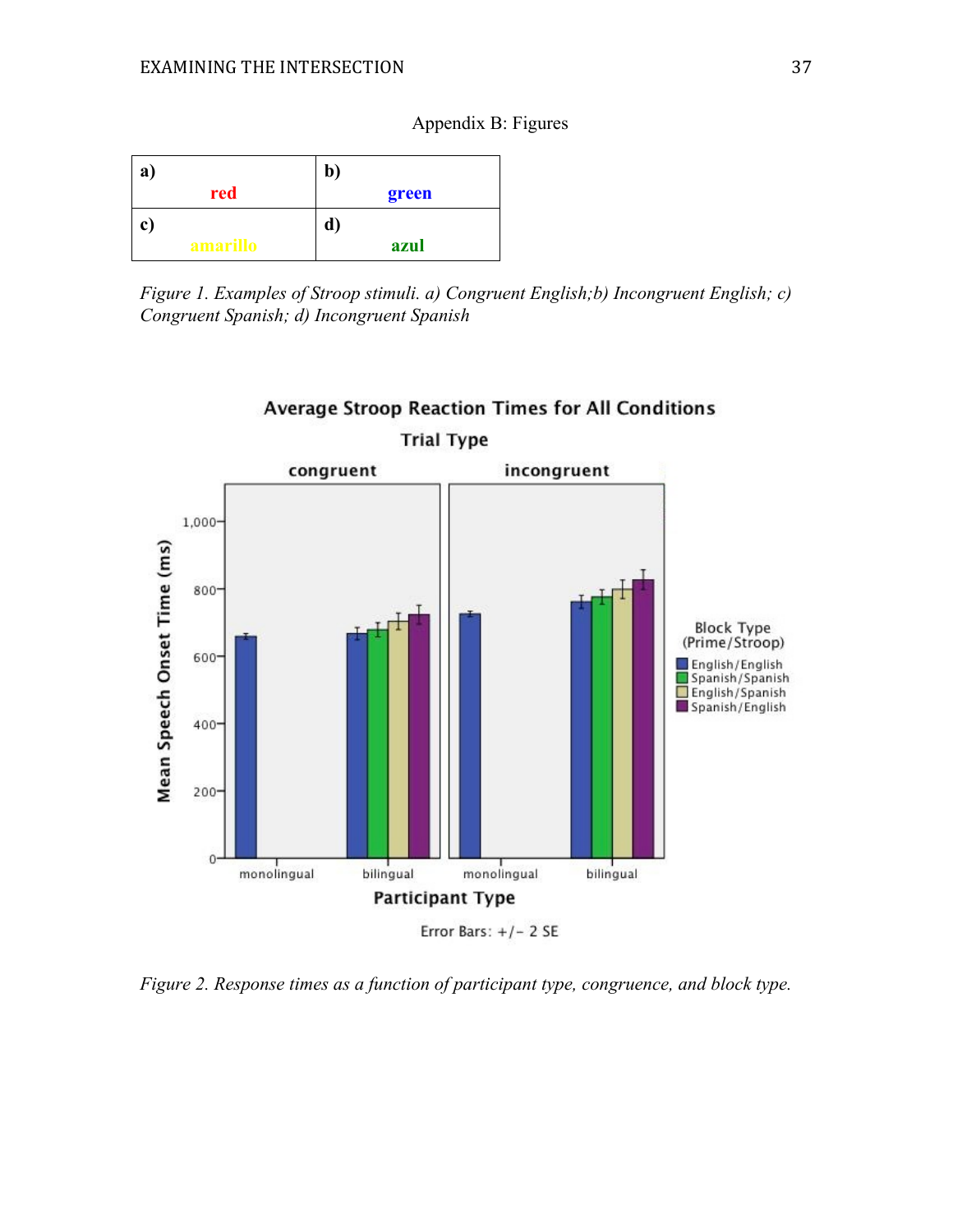

*Figure 3. Stroop effect (response time difference between congruent and incongruent conditions) as a function of participant type and block type.*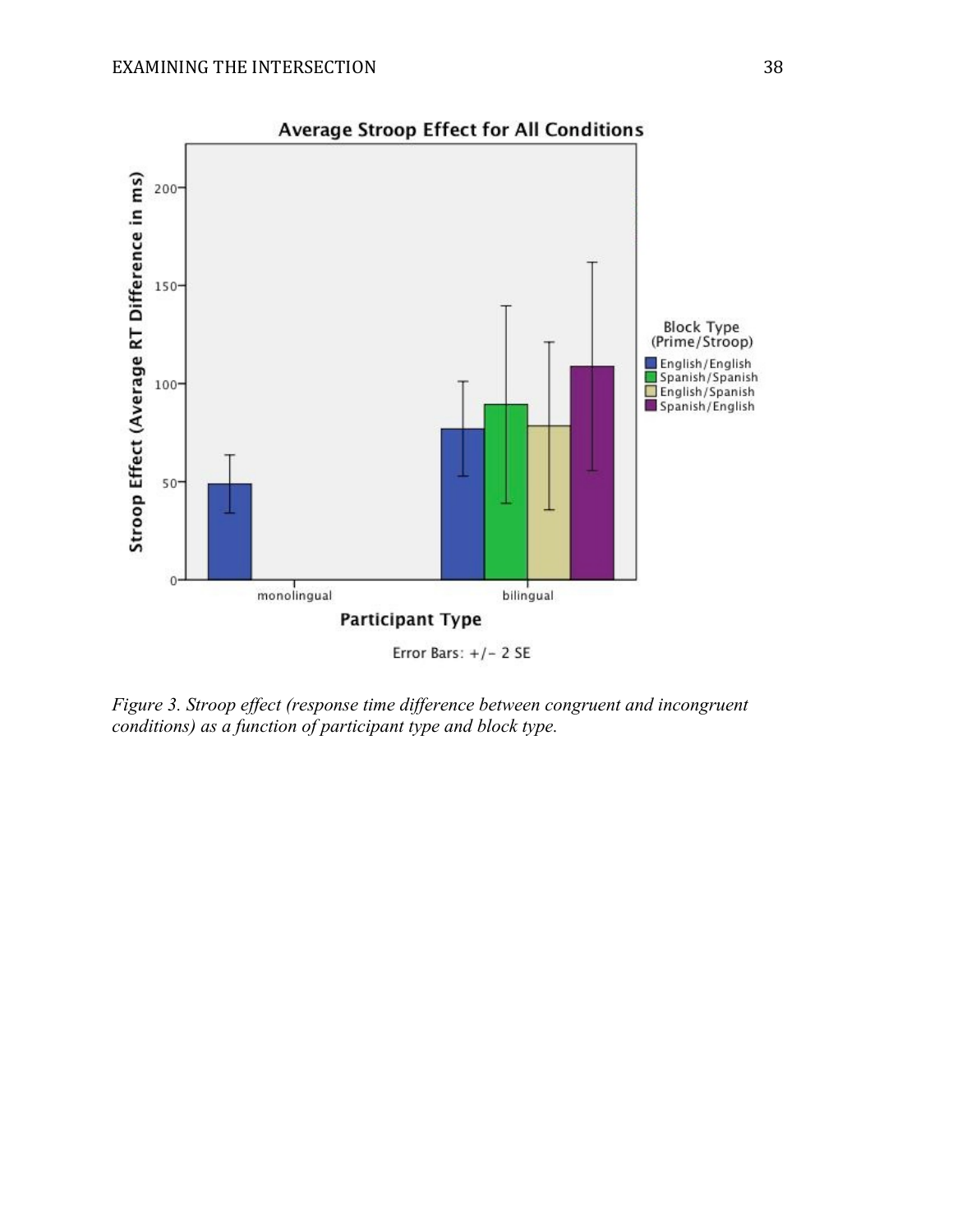#### Appendix C: News Articles

#### *Topic 1*: *Link between paternal age and mental illness*

- Carey, B. (2014, Feb. 26). Mental illness risk higher for children of older fathers, study finds. *The New York Times*. Online.
- López, Á. (2014, Feb. 27). Ser padre a partir de los 40 se vincula con más problemas psiquiátricos en los hijos. *El Mundo.* Online.
- *Topic 2*: *Altamira cave paintings*
- Kassam, A. (2014, Feb. 26). Altamira cave paintings to be opened to the public once again. *The Guardian.* Online.
- Corral, M. G. (2014, Feb. 28). La reapertura de altamira desata la polémica científica. *El Mundo.* Online.
- *Topic 3: EU anti-piracy law*
- Whittaker, Z. (2013, Apr. 15). EU anti-piracy law overhaul under attack; isps warn against site blocking, censorship. *ZDNet.* Online.
- Herraiz, P. (2014, Jan. 03). La UE estrecha el cerco sobre los links piratas. *El Mundo.* Online.
- *Topic 4: The Second Machine Age*
- Skidelsky, R. (2014, Feb. 24). The second machine age is upon us: time to reconsider the luddites?. *The Guardian.* Online.

Suarez, E. (2014, Mar. 03). Hacia el mundo feliz de los robots. *El Mundo.* Online.